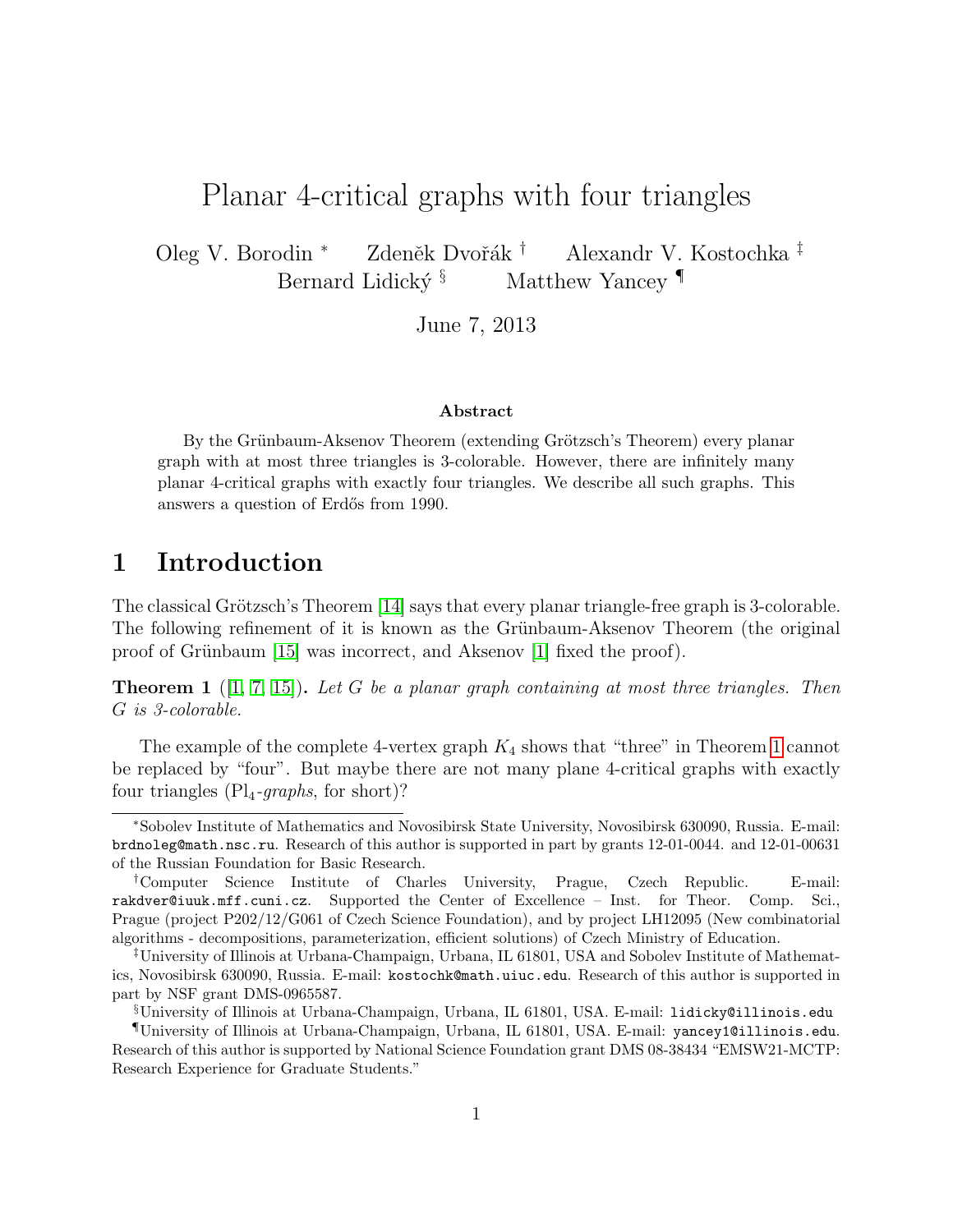

<span id="page-1-0"></span>Figure 1: A quasi-edge  $H_0$  and Pl<sub>4</sub>-graphs  $H_1$  and  $H_2$ 



<span id="page-1-1"></span>Figure 2: Some members of  $TW$ .

It turned out that there are many. Havel [\[16\]](#page-19-2) presented a  $Pl_4$ -graph  $H_1$  (see Figure [1\)](#page-1-0) in which the four triangles had no common vertices. He used the *quasi-edge*  $H_0 = H_0(u, v)$ (on the left of Figure [1\)](#page-1-0), that is, a graph in each 3-coloring of which the vertices u and v must have distinct colors. The graph  $H_1$  is obtained from  $K_4$  by replacing the edges  $v_1u_1$ and  $v_2u_2$  with copies of the quasi-edge  $H_0$ . Then Sachs [\[18\]](#page-19-3) in 1972 asked whether it is true that in every non-3-colorable planar graph G with exactly four triangles and no separating triangles these triangles can be partitioned into two pairs so that in each pair the distance between the triangles is less than two.

Aksenov and Mel'nikov [\[5,](#page-18-2) [6\]](#page-18-3) answered the question in the negative by constructing a  $Pl_4$ -graph  $H_2$  (see Figure [1\)](#page-1-0) in which the distance between any two of the four triangles is at least two. Moreover, they constructed two infinite series of  $Pl_4$ -graphs. Aksenov [\[2\]](#page-18-4) was studying  $Pl_4$ -graphs in the seventies. According to Steinberg  $|19|$ , Erdős in 1990 asked for a description of  $Pl_4$ -graphs again. Borodin [\[7\]](#page-18-1) remarks that he knows 15 infinite families of  $\text{Pl}_4$ -graphs. In his survey [\[8\]](#page-19-5), he mentions the problem of describing  $\text{Pl}_4$ -graphs among unsolved problems on 3-coloring of plane graphs.

First, we give a description of the Pl<sub>4</sub>-graphs without 4-faces, which we call Pl<sub>4,4f</sub>-graphs. Thomas and Walls [\[20\]](#page-19-6) constructed an infinite family  $\mathcal{TW}$  of Pl<sub>4,4f</sub>-graphs; the first five graphs in  $TW$  are depicted in Figure [2](#page-1-1) (note that  $T_2$  and  $T_3$  are isomorphic graphs, but their drawings are different). If an edge e of a graph belongs to exactly two triangles, we say that e is a *diamond* edge. Each graph in  $TW$  contains two disjoint diamond edges, drawn in bold in Figure [2.](#page-1-1) We define the class  $\mathcal{TW}$  in terms of Ore-compositions.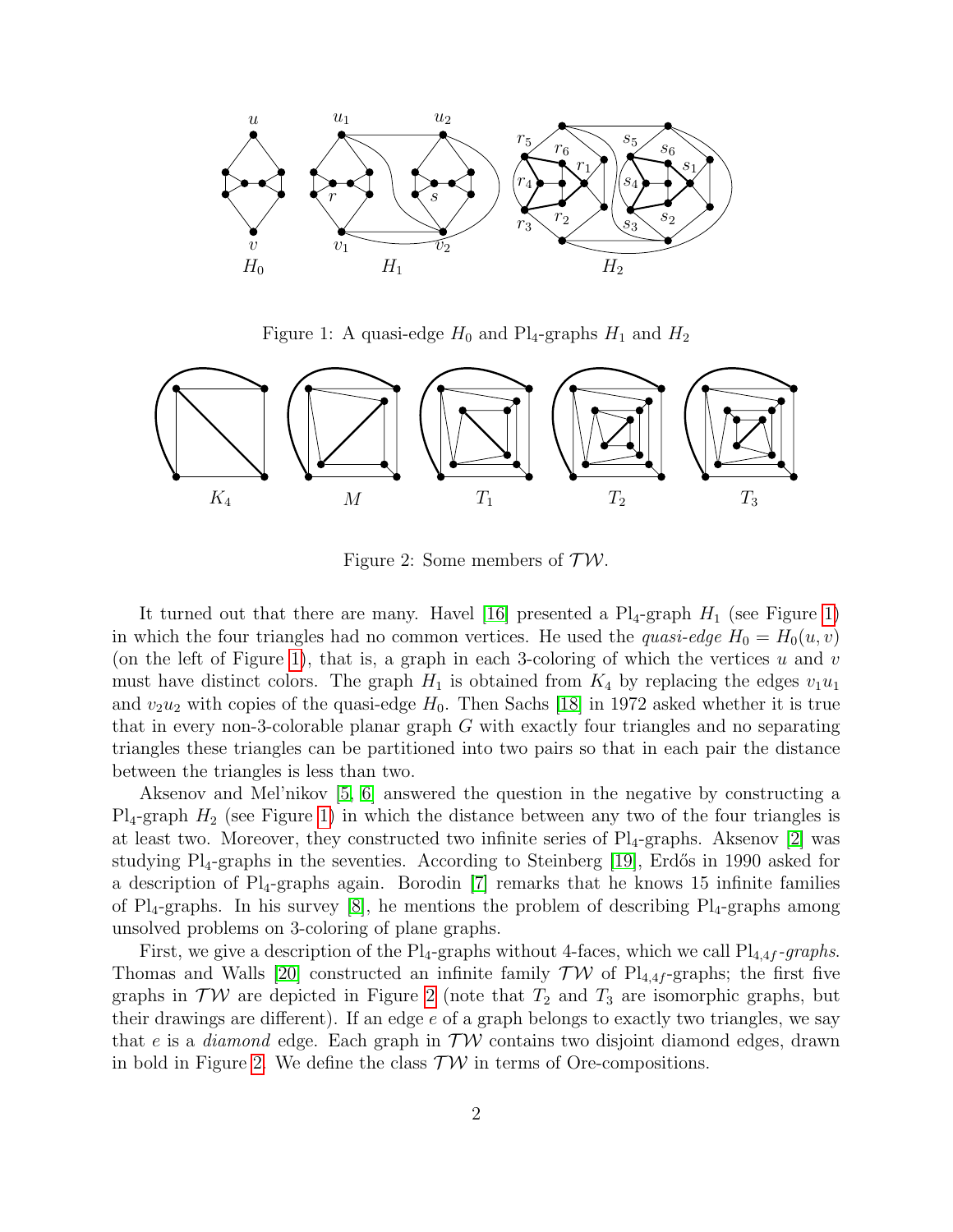

<span id="page-2-0"></span>Figure 3: Some members of  $TW_1$ .

An *Ore-composition*  $O(G_1, G_2)$  of graphs  $G_1$  and  $G_2$  is a graph obtained as follows: delete some edge xy from  $G_1$ , split some vertex z of  $G_2$  into two vertices  $z_1$  and  $z_2$  of positive degree, and identify x with  $z_1$  and y with  $z_2$ . If xy is a diamond edge of  $G_1$  and  $G_2$  is  $K_4$ , then we say that  $O(G_1, G_2)$  is a *diamond expansion* of  $G_1$ . The class  $\mathcal{TW}$  consists of all graphs that can be obtained from  $K_4$  by diamond expansions.

Note that  $H_1$  is a Pl<sub>4,4f</sub>-graph but is not in  $\mathcal{TW}$ . A graph is k-Ore if it is obtained from a set of copies of  $K_k$  by a sequence of Ore-compositions. It was proved in [\[17\]](#page-19-7) that every k-Ore graph is k-critical. A partial case of Theorem 6 in  $[17]$  is the following.

<span id="page-2-3"></span>**Theorem 2** ([\[17\]](#page-19-7)). Let G be an n-vertex 4-critical graph. Then  $|E(G)| \ge \frac{5n-2}{3}$ . Moreover,  $|E(G)| = \frac{5n-2}{3}$  if and only if G is a 4-Ore graph.

We will see below that every  $\text{Pl}_{4,4f}$ -graph is a 4-Ore graph. On the other hand, our first result says the following.

<span id="page-2-1"></span>Theorem 3. Every 4-Ore graph has at least four triangles. Moreover, a 4-Ore graph G has exactly four triangles if and only if G is a  $Pl_{4,4f}$ -graph.

This reduces a "topological" result on plane graphs to a result on abstract graphs. And it turns out that  $\text{Pl}_{4,4f}$ -graphs do not differ much from the Thomas-Walls graphs. Let  $\mathcal{TW}_1$ denote the graphs obtained from a graph in  $\mathcal{TW}$  by replacing a diamond edge by the Havel's quasi-edge  $H_0$  (see Figure [3\)](#page-2-0). Let  $\mathcal{TW}_2$  denote the graphs obtained from a graph in  $\mathcal{TW}_1$ by replacing a diamond edge by the Havel's quasi-edge  $H_0$  (see Figure [4\)](#page-3-0). Note that  $H_0$ contains no diamond edges, and thus each graph in  $TW_2$  can be obtained from a graph in  $TW$  by replacing two vertex-disjoint diamond edges by the Havel's quasi-edge  $H_0$ .

<span id="page-2-2"></span>**Theorem 4.** The class of Pl<sub>4,4f</sub>-graphs is equal to  $TW \cup TW_1 \cup TW_2$ .

The Pl<sub>4</sub>-graphs may have arbitrarily many 4-faces. Let G be a plane graph, let  $C_P$  =  $xz'yx'zy'$  be a 6-cycle in G and let  $\Delta$  be the closed disk bounded by  $C_P$ . Let P be the subgraph of G consisting of the vertices and edges drawn in  $\Delta$ . If all neighbors of the vertices x', y' and z' belong to P and all faces of G contained in  $\Delta$  have length 4, then we say that P is a patch. The patch P is critical if  $x'$ ,  $y'$  and  $z'$  have degree at least 3 and every 4-cycle in P bounds a face. We will see that if  $G_0$  is a Pl<sub>4</sub>-graph and a vertex  $v \in V(G_0)$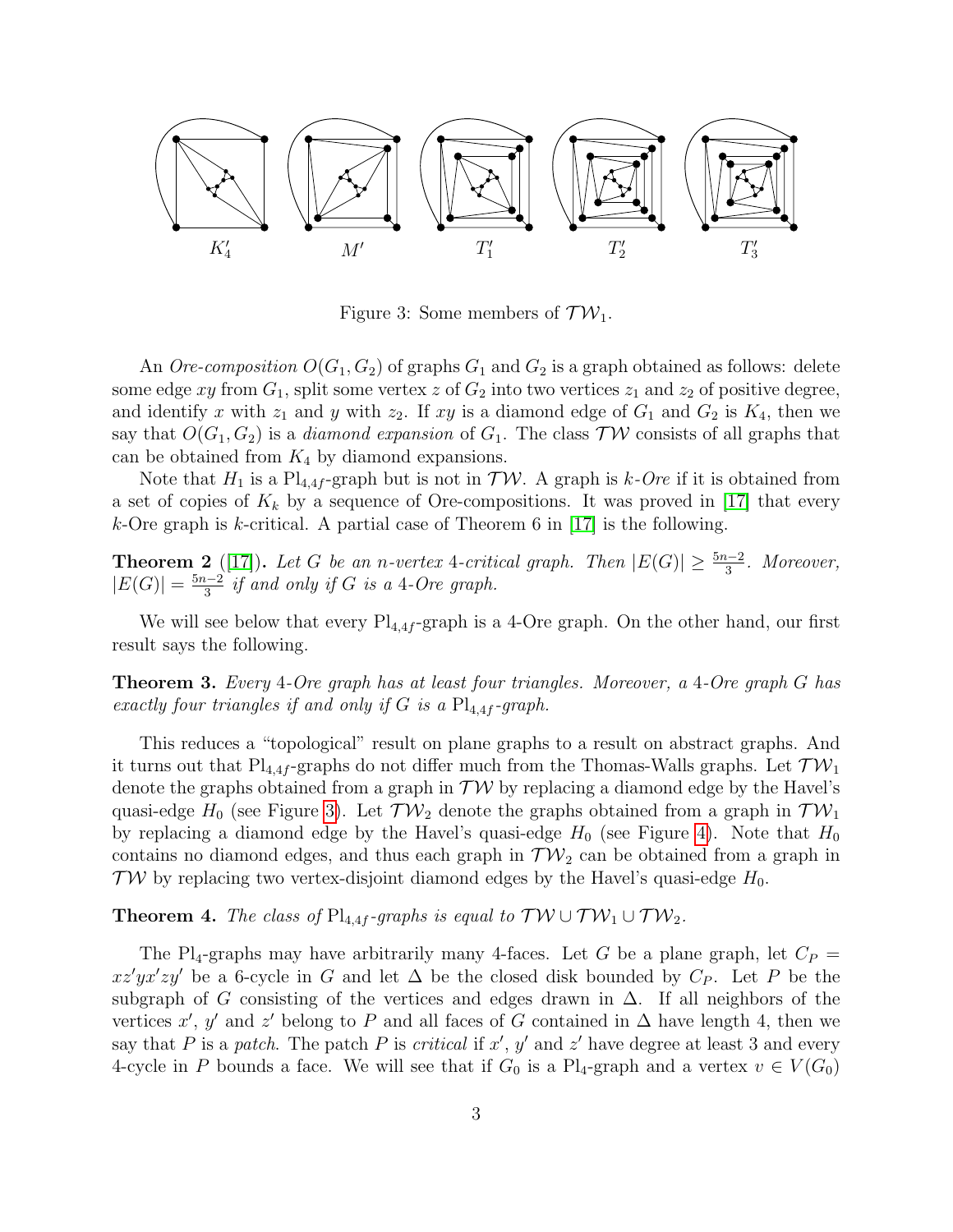

<span id="page-3-0"></span>Figure 4: Some members of  $TW_2$ .

has exactly 3 neighbors x, y and z, then the graph  $G_v$  obtained from  $G_0 - v$  by inserting a critical patch P with boundary  $C_P = xz'yx'zy'$  (where x', y' and z' are new vertices) is again a Pl<sub>4</sub>-graph. For example, the graph  $H_2$  in Figure [1](#page-1-0) is obtained from the graph  $H_1$ by replacing the vertices r and s with patches bounded by the cycles  $r_1 \dots r_6$  and  $s_1 \dots s_6$ , respectively. This gives a way to construct from every  $Pl_{4,4f}$ -graph an infinite family of  $Pl_4$ -graphs. Our main result is that every  $Pl_4$ -graph can be obtained this way.

<span id="page-3-1"></span>Theorem 5. A plane 4-critical graph has exactly four triangles if and only if it is obtained from a  $\text{Pl}_{4,4f}$ -graph by replacing several (possibly zero) non-adjacent 3-vertices with critical patches.

Thus, even though there are infinitely many  $Pl_4$ -graphs, we know the structure of all of them. This fully answers Erdős' question from 1990. In particular, the result yields that Sachs had the right intuition in 1972: his question has positive answer if we replace "less than two" with "at most two." Also, Aksenov and Mel'nikov [\[6\]](#page-18-3) conjectured, in particular, that  $H_1$  is the unique smallest  $\text{Pl}_4$ -graph with the minimum distance 1 between triangles and  $H_2$  is the unique smallest Pl<sub>4</sub>-graph with the minimum distance 2 between triangles. Our description confirms this.

Havel [\[16\]](#page-19-2) asked the following question: Does there exist a constant C such that every planar graph with the minimal distance between triangles at least C is 3-colorable? The graph  $H_2$  shows that  $C \geq 3$ , and a further example of Aksenov and Mel'nikov [\[6\]](#page-18-3) shows that  $C > 4$ , which is the best known lower bound. The existence of (large) C was recently proved by Dvořák, Král' and Thomas [\[9\]](#page-19-8). It is conjectured by Borodin and Raspaud that  $C = 4$  is sufficient, and our result confirms this conjecture for graphs with four triangles. For more details, see a recent survey of Borodin [\[8\]](#page-19-5).

The proof of Theorem [5](#page-3-1) can be converted to a polynomial-time algorithm to find a 3 coloring of a planar graph with four triangles or to decide that no such coloring exists. However, a more general algorithm of Dvořák, Král' and Thomas [\[10\]](#page-19-9) can also be used, and thus we do not provide further details.

The structure of the paper is as follows. In the next section we study the structure of 4-Ore graphs. In Section [3](#page-6-0) we prove Theorems [3](#page-2-1) and [4.](#page-2-2) In the last section, we describe all Pl4-graphs by proving Theorem [5.](#page-3-1)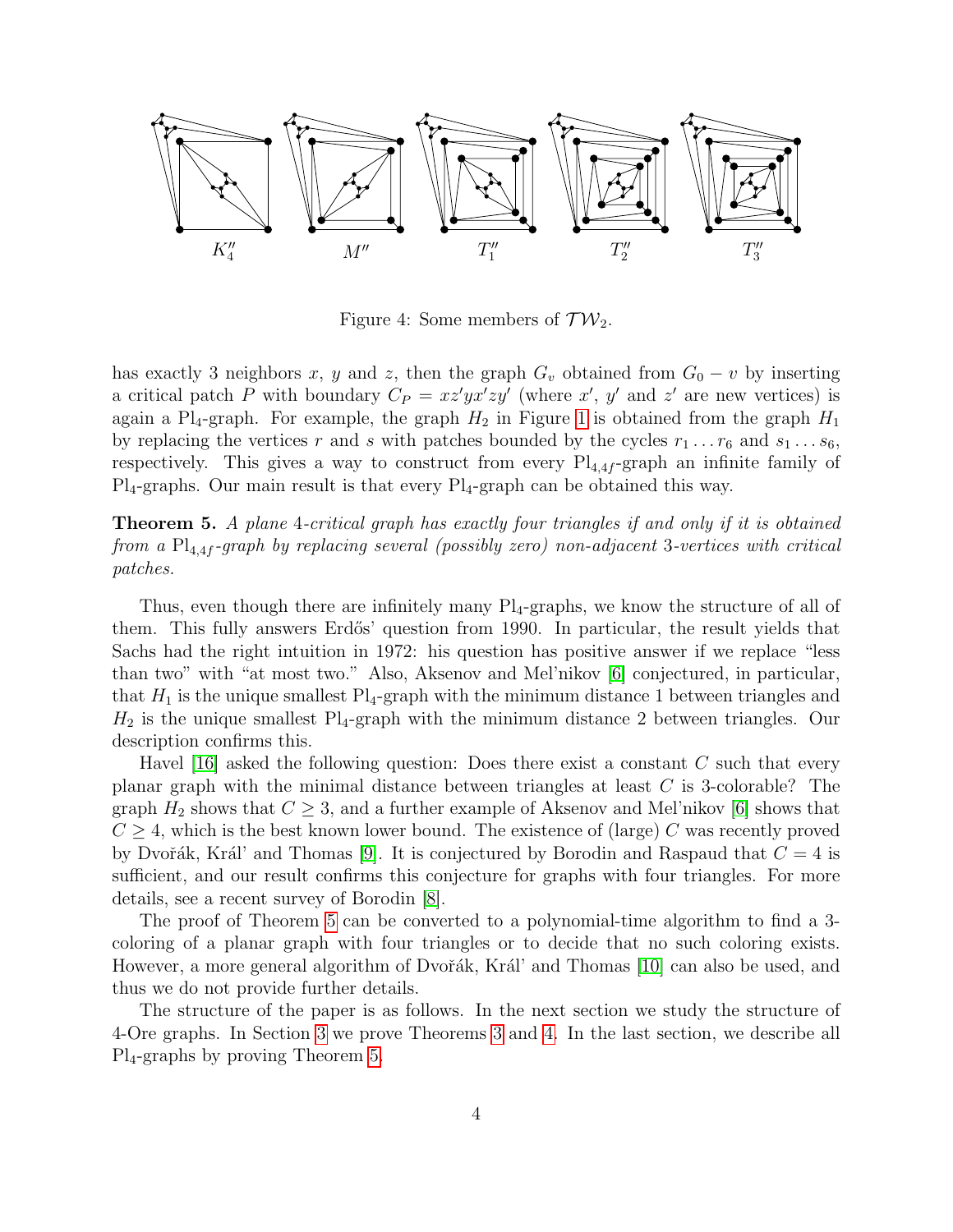## 2 The structure of 4-Ore graphs

In this section, we study 4-Ore graphs with few triangles. The following claim is simply a reformulation of the definition of a k-Ore graph.

<span id="page-4-0"></span>**Claim 6.** Every k-Ore graph  $G \neq K_k$  has a separating set  $\{x, y\}$  and two vertex subsets A and B such that

- $A \cap B = \{x, y\}, A \cup B = V(G)$  and no edge of G connects  $A \setminus \{x, y\}$  with  $B \setminus \{x, y\},$
- $x$  and  $y$  are non-adjacent in  $G$  and have no common neighbor in  $B$ ,
- the graph G' obtained from  $G[A]$  by adding the edge xy is a k-Ore graph, and
- the graph G<sup>n</sup> obtained from G[B] by identifying x with y into a new vertex  $x * y$  is a k-Ore graph.

Our first goal is to obtain a similar decomposition when we restrict ourselves to 4-Ore graphs with 4 triangles (Theorem [11](#page-5-0) below).

<span id="page-4-1"></span>Claim 7. Every edge in each 4-Ore graph is contained in at most 2 triangles.

Proof. We prove the claim by induction on the order of a graph. Let G be a 4-Ore graph and uv its edge and assume that the claim holds for all graphs with less than  $|V(G)|$  vertices.

Each edge of  $K_4$  is contained in exactly two triangles, and thus we can assume that  $G \neq K_4$ . Let  $\{x, y\}$ , A, B, G' and G'' be as in Claim [6.](#page-4-0) Since u is adjacent to v, either  $\{u, v\} \subset A$  or  $\{u, v\} \subset B$ . Let  $G_0 \in \{G[A], G[B]\}$  be the graph containing the edge uv, and let  $G_0' \in \{G', G''\}$  be the corresponding 4-Ore graph. Let  $u'v'$  be the edge of  $G_0'$  corresponding to uv. Every triangle of G containing uv maps to a triangle in  $G_0'$  containing  $u'v'$ . Since  $|V(G_0')| < |V(G)|$ , the edge u'v' is contained in at most two triangles in  $G_0'$  by induction, and thus uv is contained in at most two triangles in  $G$ .  $\Box$ 

For a graph G, let  $t(G)$  denote the number of triangles in G.

<span id="page-4-2"></span>**Claim 8.** If G is a 4-Ore graph, then  $t(G) \geq 4$ . For every vertex  $z \in V(G)$ , every graph  $G_z$ obtained from G by splitting z satisfies  $t(G_z) \geq 2$ . Furthermore, if  $G \neq K_4$ , then  $t(G-z) \geq 2$ , and if  $G = K_4$ , then  $t(G - z) = 1$ .

Proof. Let G be a 4-Ore graph. We proceed by induction and assume that the claim holds for all graphs with less than  $|V(G)|$  vertices. Since the claim holds for  $K_4$ , we can assume that  $G \neq K_4$ . Let  $\{x, y\}$ , A, B, G' and G'' be as in Claim [6.](#page-4-0) By induction hypothesis and Claim [7,](#page-4-1)  $G[A] = G' - xy$  has at least  $t(G') - 2 \ge 2$  triangles. Furthermore,  $G[B]$  is obtained from  $G''$  by splitting a vertex, and thus it has at least two triangles by induction. It follows that G has at least four triangles.

Consider now a vertex z of G. If  $z \notin \{x, y\}$ , then  $G - z$  contains  $G[A]$  or  $G[B]$  as a subgraph, and thus  $t(G - z) \geq 2$ . If  $z \in \{x, y\}$ , say  $z = x$ , then  $G - z$  contains  $G' - x$  and  $G''-x*y$  as vertex-disjoint subgraphs, and by induction each of them has a triangle; hence,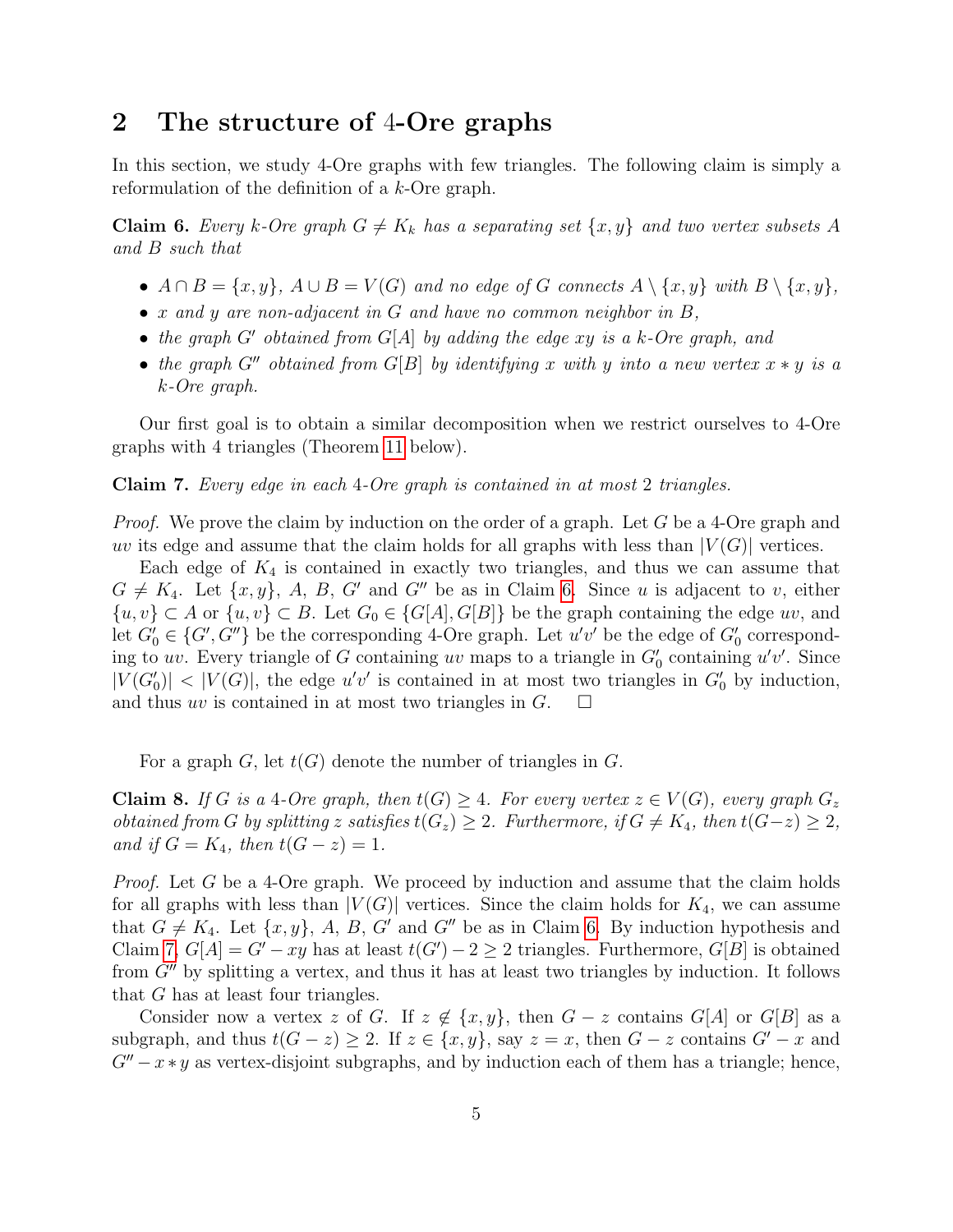$t(G - z) \geq 2$ . Finally, any graph  $G_z$  obtained from G by splitting z contains  $G - z$  as a subgraph, and thus  $t(G_z) \geq t(G-z) \geq 2.$   $\Box$ 

### <span id="page-5-1"></span>**Claim 9.** If G is a 4-Ore graph with  $t(G) \geq 5$ , then  $t(G - u - v) \geq 1$  for each  $u, v \in V(G)$ .

*Proof.* We proceed by induction and assume that the claim holds for all graphs with less than  $|V(G)|$  vertices. Note that  $G \neq K_4$ , since  $t(G) \geq 5$ . Let  $\{x, y\}$ , A, B, G' and G'' be as in Claim [6.](#page-4-0) If  $u, v \in A$ , then  $G''-x*y$  is a subgraph of  $G-u-v$  and  $t(G-u-v) \ge t(G''-x*y) \ge 1$ by Claim [8.](#page-4-2) Hence, by symmetry we can assume that  $u \in B \setminus \{x, y\}$ . Suppose that  $v \in B$ . We can assume that  $v \neq x$ , and thus  $G'-y$  is a subgraph of  $G-u-v$ . Again, Claim [8](#page-4-2) implies that  $t(G - u - v) \ge t(G' - y) \ge 1$ .

Finally, consider the case that  $u \in B \setminus \{x, y\}$  and  $v \in A \setminus \{x, y\}$ . Since  $t(G) \geq 5$ , either  $G[A]$  or  $G[B]$  contains at least three triangles. In the former case, let  $G_0 = G[A]$ ,  $G'_0 = G'$ ,  $r = v$  and  $s = x$ . In the latter case, let  $G_0 = G[B]$ ,  $G'_0 = G''$ ,  $r = u$  and  $s = x * y$ . If r is contained in at most two triangles in  $G_0$ , then  $t(G - u - v) \ge t(G_0 - r) \ge t(G_0) - 2 \ge 1$ ; hence, assume that r is contained in at least 3 triangles in  $G_0$ , and thus also in  $G'_0$ . Note that  $G'_0 \neq K_4$ , since  $t(G_0) \geq 3$ . By Claim [8,](#page-4-2) we have  $t(G'_0) \geq t(G'_0 - r) + 3 \geq 5$ . Note that  $G'_0-r-s$  is a subgraph of  $G-u-v$ , and thus  $t(G-u-v) \ge t(G'_0-r-s) \ge 1$  by induction.  $\square$ 

### <span id="page-5-2"></span>**Claim 10.** If G is a 4-Ore graph with  $t(G) \geq 5$ , then  $t(G - v) \geq 3$  for each  $v \in V(G)$ .

*Proof.* Note that  $G \neq K_4$ , since  $t(G) \geq 5$ . Let  $\{x, y\}$ , A, B, G' and G'' be as in Claim [6.](#page-4-0) Since  $t(G) \geq 5$ , either  $G[A]$  or  $G[B]$  contains at least three triangles. In the former case, let  $G_0 = G[A], G_1 = G[B], G'_0 = G'$  and  $s = x$ . In the latter case, let  $G_0 = G[B], G_1 = G[A],$  $G_0' = G''$  and  $s = x * y$ . Since  $G_0$  has at least three triangles, it follows that  $G_0' \neq K_4$ . If  $v \notin V(G_0)$ , then  $t(G - v) \ge t(G_0) \ge 3$ . Therefore, assume that  $v \in V(G_0)$ . If  $v \in \{x, y\}$ , then  $G' - v$  and  $G'' - x * y$  are vertex-disjoint subgraphs of  $G - v$ , and since at least one of G' and G'' is not equal to  $K_4$ , we have  $t(G - v) \ge t(G' - v) + t(G'' - x * y) \ge 3$  by Claim [8.](#page-4-2)

Finally, suppose that  $v \notin \{x, y\}$ , and thus  $G_1$  is a subgraph of  $G-v$ . By Claim [8,](#page-4-2) there are at least two triangles in  $G_1$ . We claim that  $G_0-v$  contains a triangle. This is clear if v belongs to at most two triangles in  $G_0$ , since  $t(G_0) \geq 3$ . Otherwise, v belongs to at least three triangles in  $G_0$ , and thus also in  $G'_0$ . By Claim [8,](#page-4-2) we have  $t(G'_0) \ge t(G'_0 - v) + 3 \ge 5$ . We conclude that  $t(G_0-v) \ge t(G'_0-v-s) \ge 1$  by Claim [9.](#page-5-1) Therefore,  $t(G-v) = t(G_0-v)+t(G_1) \ge 3$ . □

A 4, 4-*Ore graph* is a 4-Ore graph with exactly 4 triangles. The main result of this section is the following.

<span id="page-5-0"></span>**Theorem 11.** Suppose G is a 4, 4-Ore graph distinct from  $K_4$ . Let  $\{x, y\}$ , A, B, G' and G'' be as in Claim [6.](#page-4-0) Then both G' and G'' are  $4,4$ -Ore graphs, xy is a diamond edge of G', and  $t(G[B]) = 2$ . Furthermore, if  $G'' \neq K_4$ , then  $x * y$  belongs to exactly two triangles of  $G''$ .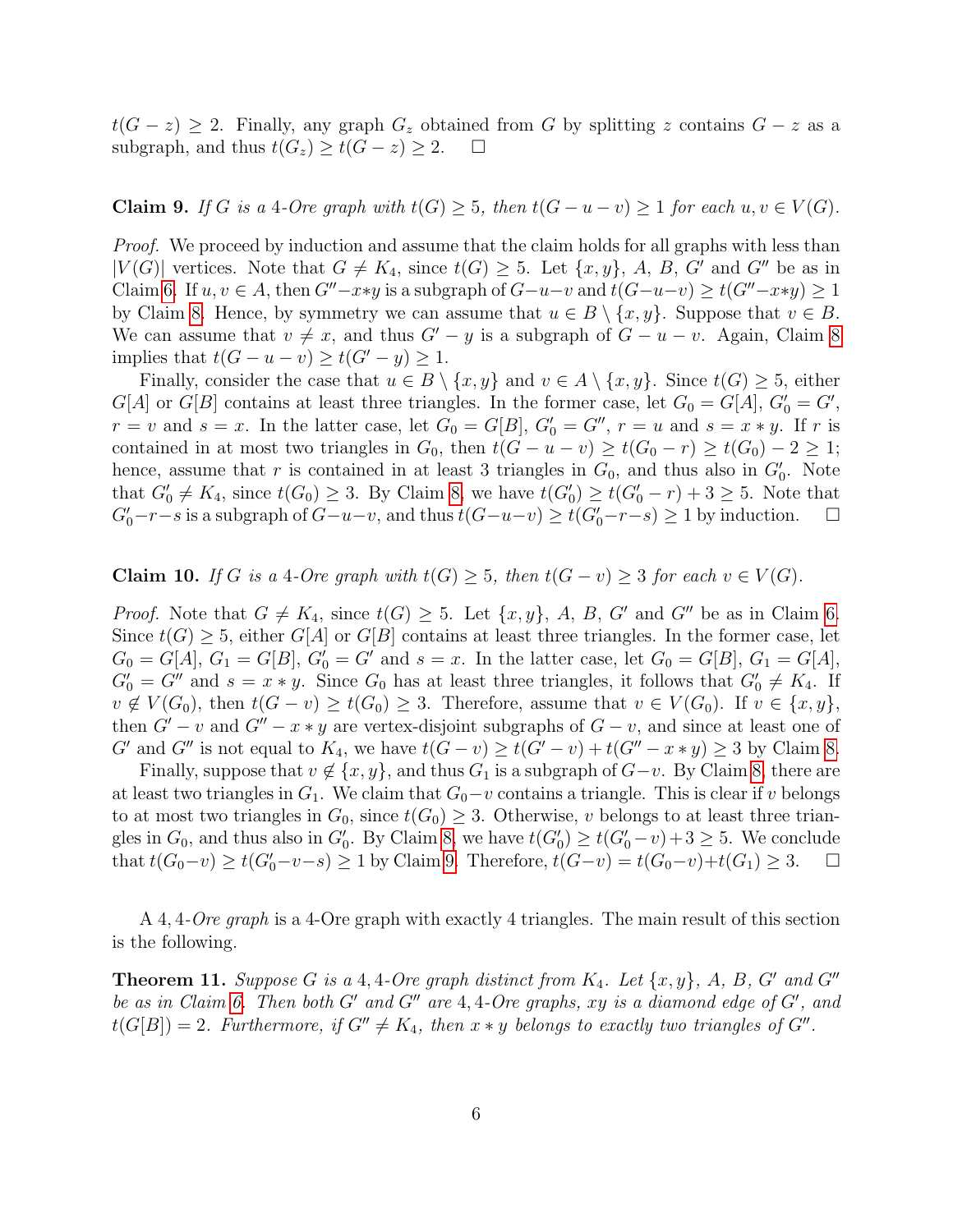*Proof.* Note that  $t(G[A]) \geq 2$  and  $t(G[B]) \geq 2$  by Claims [7](#page-4-1) and [8,](#page-4-2) and since  $t(G[A])$  +  $t(G[B]) = t(G) = 4$ , it follows that  $t(G[A]) = t(G[B]) = 2$ . If  $t(G') \geq 5$ , then we would have  $t(G[A]) \geq t(G'-x) \geq 3$  by Claim [10.](#page-5-2) If  $t(G'') \geq 5$ , then we would have  $t(G[B]) \geq$  $t(G'' - x * y) \ge 3$  by Claim [10.](#page-5-2) It follows that  $t(G') \le 4$  and  $t(G'') \le 4$ , and by Claim [8,](#page-4-2) we conclude that  $t(G') = t(G'') = 4$ , i.e., both G' and G'' are 4, 4-Ore graphs.

Since xy belongs to  $t(G') - t(G[A]) = 2$  triangles in G', it is a diamond edge. Similarly,  $x * y$  belongs to at least  $t(G'') - t(G[B]) = 2$  triangles in  $G''$ . Furthermore, if  $G'' \neq K_4$  and  $x * y$  belonged to at least three triangles, then we would have  $t(G'') \geq t(G'' - x * y) + 3 \geq 5$ by Claim [8,](#page-4-2) which is a contradiction.  $\square$ 

## <span id="page-6-0"></span>3 A description of 4, 4-Ore graphs and  $Pl_{4,4f}$ -graphs

With Theorem [11,](#page-5-0) it is easy to characterize all 4,4-Ore graphs. The *Moser spindle* is the Ore composition of two  $K_4$ 's, depicted in Figure [2](#page-1-1) as M.

<span id="page-6-1"></span>**Lemma 12.** Every 4, 4-Ore graph belongs to  $TW \cup TW_1 \cup TW_2$ .

*Proof.* Let G be a 4, 4-Ore graph. We proceed by induction and assume that every 4, 4-Ore graph with less than  $|V(G)|$  vertices belongs to  $\mathcal{TW} \cup \mathcal{TW}_1 \cup \mathcal{TW}_2$ . Note that  $K_4 \in \mathcal{TW}$ , and thus we can assume that  $G \neq K_4$ . Let  $\{x, y\}$ , A, B, G' and G'' be as in Theorem [11.](#page-5-0) By induction hypothesis, we have  $G', G'' \in TW \cup TW_1 \cup TW_2$ . Since  $G'$  has a diamond edge  $xy$ and G'' has a vertex  $x*y$  belonging to at least two triangles, we conclude that  $G', G'' \notin \mathcal{TW}_2$ . Since G[B] has exactly two triangles, an inspection of the graphs in  $\mathcal{TW} \cup \mathcal{TW}_1$  (see Figures [2](#page-1-1) and [3\)](#page-2-0) shows that either

- $G''$  is the Moser spindle,  $x * y$  is its vertex of degree four,  $G[B]$  is the Havel's quasiedge  $H_0$  and x and y are its vertices of degree two, or
- x has degree two in  $G[B]$ , y has degree one in  $G[B]$  and  $x \ast y$  is incident with a diamond edge  $(x * y)z$  of G'', where z is the neighbor of y in G[B].

In the former case, G is obtained from  $G_1$  by replacing a diamond edge with the Havel's quasiedge  $H_0$ , and thus  $G \in \mathcal{TW}_1 \cup \mathcal{TW}_2$ . In the latter case, observe that the described Ore-composition of graphs from  $\mathcal{TW} \cup \mathcal{TW}_1$  results in a graph from  $\mathcal{TW} \cup \mathcal{TW}_1 \cup \mathcal{TW}_2$ .  $\square$ 

We can now describe  $\text{Pl}_{4,4f}$ -graphs.

Proof of Theorems [4](#page-2-2) and [3.](#page-2-1) By Claim [8,](#page-4-2) every 4-Ore graph has at least four triangles. Therefore, it suffices to prove that the following classes are equal to each other:

- $\bullet$  4, 4-Ore graphs,
- $\mathcal{TW} \cup \mathcal{TW}_1 \cup \mathcal{TW}_2$ , and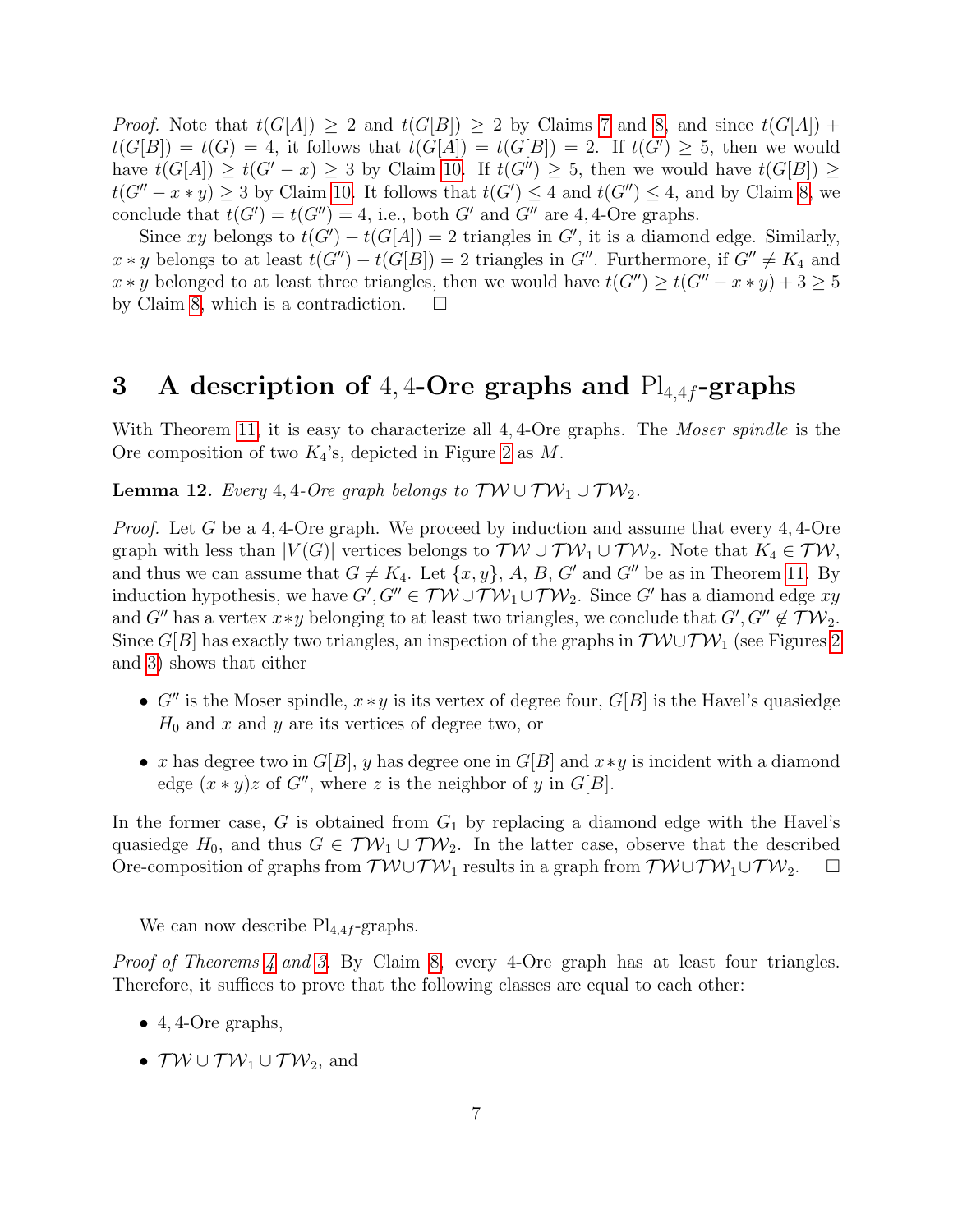•  $Pl_{4,4f}$ -graphs.

By Lemma [12,](#page-6-1) every 4,4-Ore graph belongs to  $T W \cup T W_1 \cup T W_2$ . Every graph in  $TW \cup TW_1 \cup TW_2$  is planar, 4-critical (since it is 4-Ore) and has four triangles, and thus it is a Pl<sub>4,4f</sub>-graph. Therefore, it suffices to show that every Pl<sub>4,4f</sub>-graph G is 4,4-Ore. Since G has four triangles, we only need to prove that G is 4-Ore. Consider a plane drawing of G without 4-faces. Let  $e$ ,  $n$  and  $s$  be the number of edges, vertices and faces of the drawing of G, respectively. Note that G has at most four triangular faces and all other faces of G have length at least 5. Therefore, G has at least  $\frac{1}{2}(5(s-4)+3\cdot4)$  edges. Note that G is connected (since it is 4-critical), and thus  $s = e + 2 - n$  by Euler's formula. It follows that  $e \leq (5n-2)/3$ , and G is 4-Ore by Theorem [2.](#page-2-3)  $\Box$ 

## 4 A description of  $Pl_4$ -graphs

We are going to characterize planar 4-critical graphs with 4 triangles. To deal with short separating cycles, we use the notion of criticality with respect to a subgraph. Let  $G$  be a graph and C be its (not necessarily induced) proper subgraph. We say that  $G$  is  $C\text{-}critical$ (for 3-coloring) if for every proper subgraph  $H \subset G$  such that  $C \subseteq H$ , there exists a 3-coloring of C that extends to a 3-coloring of  $H$ , but not to a 3-coloring of  $G$ .

Notice that 4-critical graphs are exactly C-critical graphs with  $C = \emptyset$ . Furthermore, it is easy to see that if F is a 4-critical graph and  $F = G \cup G'$ , where  $C = G \cap G'$ , then either  $G = C$  or G is C-critical. We mainly use the following reformulation.

<span id="page-7-0"></span>**Lemma 13** (Dvořák et al. [\[11\]](#page-19-10)). Let G be a plane graph and let  $\Lambda$  be a connected open region of the plane whose boundary is equal to a cycle C of G, such that  $\Lambda$  is not a face of G. Let H be the subgraph of G drawn in the closure of  $\Lambda$ . If G is 4-critical, then H is C-critical.

This is useful in connection with the following result of Gimbel and Thomassen [\[13\]](#page-19-11), which was also obtained independently by Aksenov et al. [\[3\]](#page-18-5).

<span id="page-7-1"></span>**Theorem 14** (Gimbel and Thomassen [\[13\]](#page-19-11)). Let G be a plane triangle-free graph with the outer face bounded by a cycle C of length at most 6. If G is C-critical, then C is a 6-cycle and all internal faces of G have length four.

Furthermore, they also exactly characterized the colorings of C that do not extend to G.

<span id="page-7-2"></span>**Theorem 15** (Gimbel and Thomassen [\[13\]](#page-19-11)). Let G be a plane graph with the outer face bounded by a cycle  $C = c_1 \ldots c_6$  of length 6, such that all other faces of G have length 4. A 3-coloring  $\varphi$  of  $G[V(C)]$  does not extend to a 3-coloring of G if and only if  $\varphi(c_1) = \varphi(c_4)$ ,  $\varphi(c_2) = \varphi(c_5)$  and  $\varphi(c_3) = \varphi(c_6)$ .

An analogous result for a 7-cycle was obtained by Aksenov et al. [\[4\]](#page-18-6). Their paper is in Russian. For a shorter proof in English see [\[12\]](#page-19-12).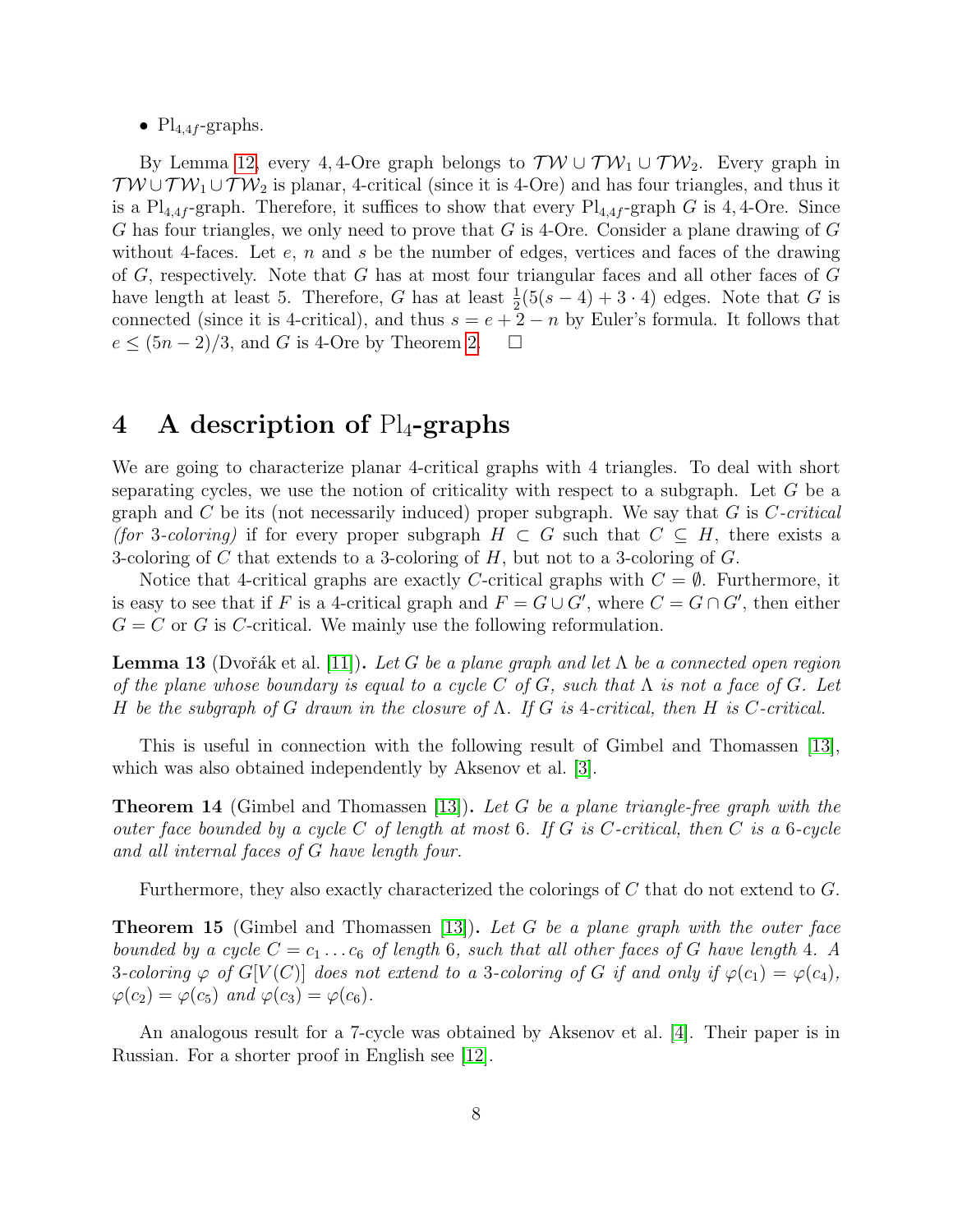

<span id="page-8-0"></span>Figure 5: Critical graphs with a precolored 7-face.

<span id="page-8-1"></span>**Theorem 16** (Aksenov et al. [\[4\]](#page-18-6)). Let G be a plane triangle-free graph with the outer face bounded by a cycle  $C = c_1 \ldots c_7$  of length 7. The graph G is C-critical and  $\varphi : V(C) \rightarrow$  $\{1,2,3\}$  is a 3-coloring of C that does not extend to a 3-coloring of G if and only if G contains no separating cycles of length at most five and one of the following propositions is satisfied up to relabelling of vertices (see Figure [5](#page-8-0) for an illustration).

- (a) The graph G consists of C and the edge  $c_1c_5$ , and  $\varphi(c_1) = \varphi(c_5)$ .
- (b) The graph G contains a vertex v adjacent to  $c_1$  and  $c_4$ , the cycle  $c_1c_2c_3c_4v$  bounds a 5-face and every face drawn inside the 6-cycle  $vc_4c_5c_6c_7c_1$  has length four; furthermore,  $\varphi(c_4) = \varphi(c_7)$  and  $\varphi(c_5) = \varphi(c_1)$ .
- (c) The graph G contains a path  $c_1uvc_3$  with  $u, v \notin V(C)$ , the cycle  $c_1c_2c_3vu$  bounds a 5face and every face drawn inside the  $8$ -cycle uvc<sub>3</sub>c<sub>4</sub>c<sub>5</sub>c<sub>6</sub>c<sub>7</sub>c<sub>1</sub> has length four; furthermore,  $\varphi(c_3) = \varphi(c_6), \varphi(c_2) = \varphi(c_4) = \varphi(c_7)$  and  $\varphi(c_1) = \varphi(c_5)$ .

By inspection of the cases (a),(b) and (c) of Theorem [16](#page-8-1) we obtain the following fact.

<span id="page-8-3"></span>**Fact 17.** Let G be a plane triangle-free graph with the outer face bounded by a cycle C of length 7. Suppose that G is C-critical and that  $\varphi$  is a precoloring of C that does not extend to a 3-coloring of G. Let x, y and z be consecutive vertices of C. If  $\varphi(x) = \varphi(z)$ , then y is incident with the 5-face of G.

We also use the following result dealing with graphs with a triangle.

<span id="page-8-2"></span>**Theorem 18** (Aksenov [\[1\]](#page-18-0)). Let G be a plane graph with the outer face bounded by a cycle  $C = c_1c_2...$  of length at most 5. If G is C-critical and contains exactly one triangle T distinct from C, then C is a 5-cycle, all internal faces of G other than T have length exactly four and  $T$  shares at least one edge with  $C$ . Furthermore, if  $C$  and  $T$  share only one edge  $c_1c_2$  and  $\varphi$  is a 3-coloring of C that does not extend to a 3-coloring of G, then  $\varphi(c_1) = \varphi(c_3)$ and  $\varphi(c_2) = \varphi(c_5)$ .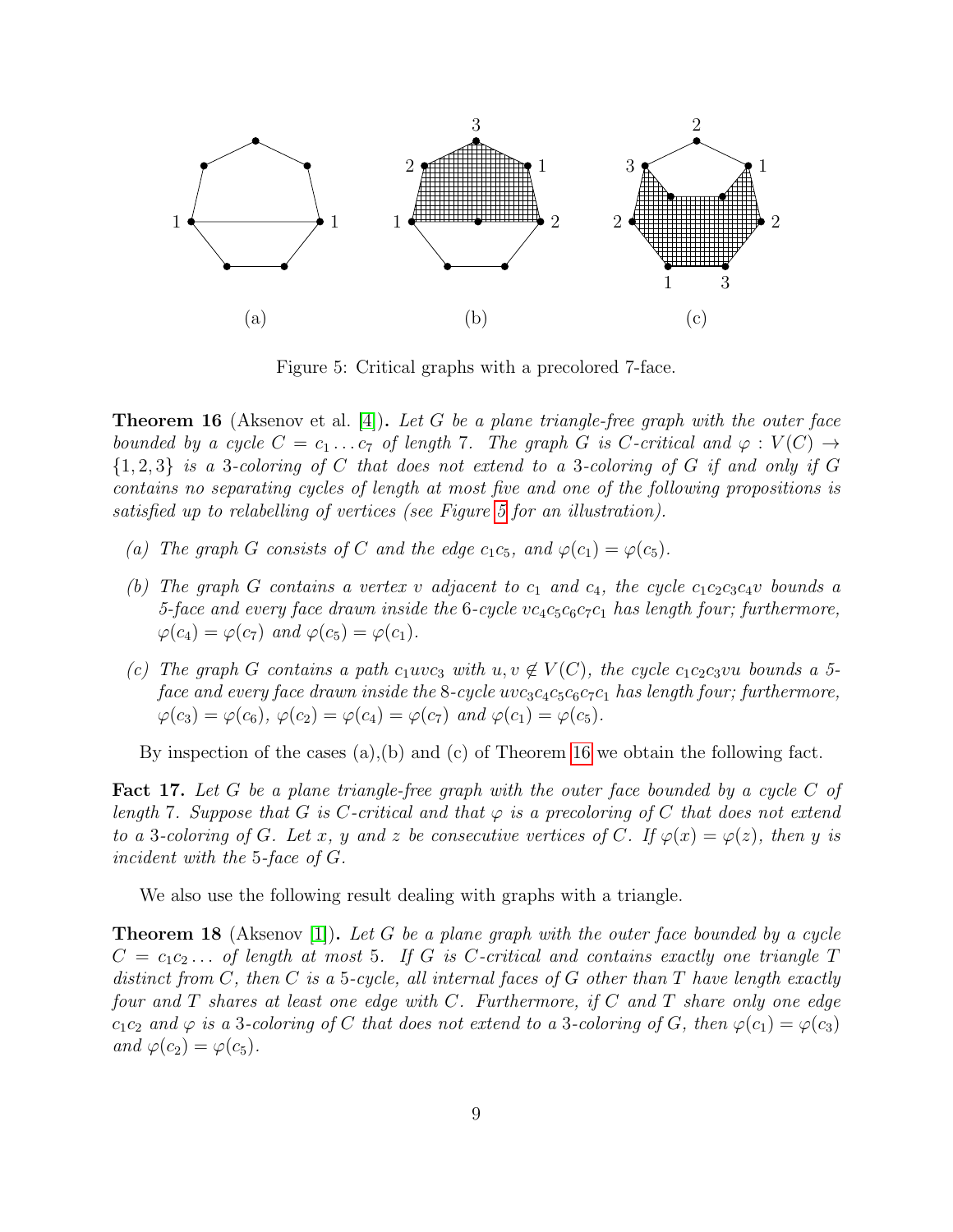Recall that the notion of a patch was defined in the introduction. First, we need to argue that replacing vertices of degree 3 by critical patches preserves criticality and the number of triangles.

<span id="page-9-0"></span>**Lemma 19.** Let G be a 4-critical graph, let v be a vertex of G of degree 3 and let x, y and z be the neighbors of v in G. Let G' be a graph obtained from  $G - v$  by inserting a patch F with boundary  $C_P = xz'yx'zy'$ , where x', y' and z' are new vertices. Then G' is 4-critical if and only if the patch P is critical. Furthermore, if P is critical, then  $t(G') = t(G)$ .

Proof. Clearly, every 4-critical graph has minimum degree at least 3. Furthermore, by Lemma [13](#page-7-0) and Theorem [14,](#page-7-1) if  $\Lambda$  is an open disk bounded by a 4-cycle in a 4-critical plane graph and no triangle is contained in  $\Lambda$ , then  $\Lambda$  is a face. Therefore, if G' is 4-critical, then P is a critical patch.

Suppose now conversely that P is a critical patch. Consider an edge  $e \in E(G')$ . If  $e \notin E(P)$ , then e is an edge of G not incident with v. Since G is 4-critical, there exists a 3-coloring  $\varphi$  of  $G - e$ . The vertex v is properly colored, and thus we can by symmetry assume that  $\varphi(x) = \varphi(y)$ . By Theorem [15,](#page-7-2)  $\varphi$  extends to a 3-coloring of P, showing that  $G' - e$  is 3-colorable.

On the other hand, consider the case that  $e \in E(P)$ . Since G is 4-critical, there exists a 3-coloring  $\psi$  of  $G - v$  such that  $\psi(x) = 1$ ,  $\psi(y) = 2$  and  $\psi(z) = 3$ . Suppose that  $\varphi$  does not extend to a 3-coloring of  $P - e$ . If  $e \notin E(C_P)$ , this implies that  $P - e$  contains a  $C_P$ -critical subgraph P'. By Theorem [14,](#page-7-1) all faces of P' distinct from  $C_P$  have length 4. However, e is drawn inside one of the faces of  $P'$ , and thus P would contain a 4-cycle not bounding a face, contrary to the assumption that  $P$  is a critical patch.

Finally, suppose that  $e \in E(C_P)$ , say  $e = xz'$ . Note that all faces of P have even length, and thus P is bipartite. Since  $z'$  has degree at least 3 and every 4-cycle in P bounds a face, we conclude that  $xz'y$  is the only path of length at most two between x and y in P. Let  $P_1$  be obtained from  $P - e$  by adding the edge xy, and note that  $P_1$  is triangle-free. Let  $C_1 = xyx'zy'$  be the 5-cycle bounding the outer face of  $P_1$ . Since  $\varphi$  does not extend to a 3-coloring of  $P - e$ , it also does not extend to a 3-coloring of  $P_1$ , and thus  $P_1$  contains a  $C_1$ -critical subgraph. This contradicts Theorem [14.](#page-7-1)

We conclude that  $G' - e$  is 3-colorable for every  $e \in E(G')$ . Since G' does not contain isolated vertices, this implies that every proper subgraph of  $G'$  is 3-colorable. Suppose that G' has a proper 3-coloring  $\theta$ . Since G is not 3-colorable,  $\theta$  cannot be extended to v, and thus we can assume that  $\theta(x) = 1$ ,  $\theta(y) = 2$  and  $\theta(z) = 3$ . However, that implies that  $\theta(x) = \theta(x'), \ \theta(y) = \theta(y')$  and  $\theta(z) = \theta(z').$  Since  $\theta$  is a 3-coloring of P, this contradicts Theorem [15.](#page-7-2) Therefore,  $G'$  is not 3-colorable, and thus it is 4-critical.

Now we establish a bijection  $f$  between triangles in  $G$  and  $G'$ . If a triangle  $T$  in  $G$  does not contain v, then T also appears in G', and we set  $f(T) = T$ . If T contains v, say  $T = vxy$ , then we set  $f(T) = z'xy$ . Since f is injective, it suffices to show that it is surjective. Suppose that there exists a triangle  $T' \subset G'$  that is not in the image of f. Then T' contains an edge of P. Since P is bipartite, T' contains an edge outside of P, and since x, y and z are non-adjacent in the patch  $P$ , we conclude that  $T'$  intersects  $P$  in a path of length two, say xwy, and x and y are adjacent in G. Since  $f(vxy) = xz'y$  and T' is not in the image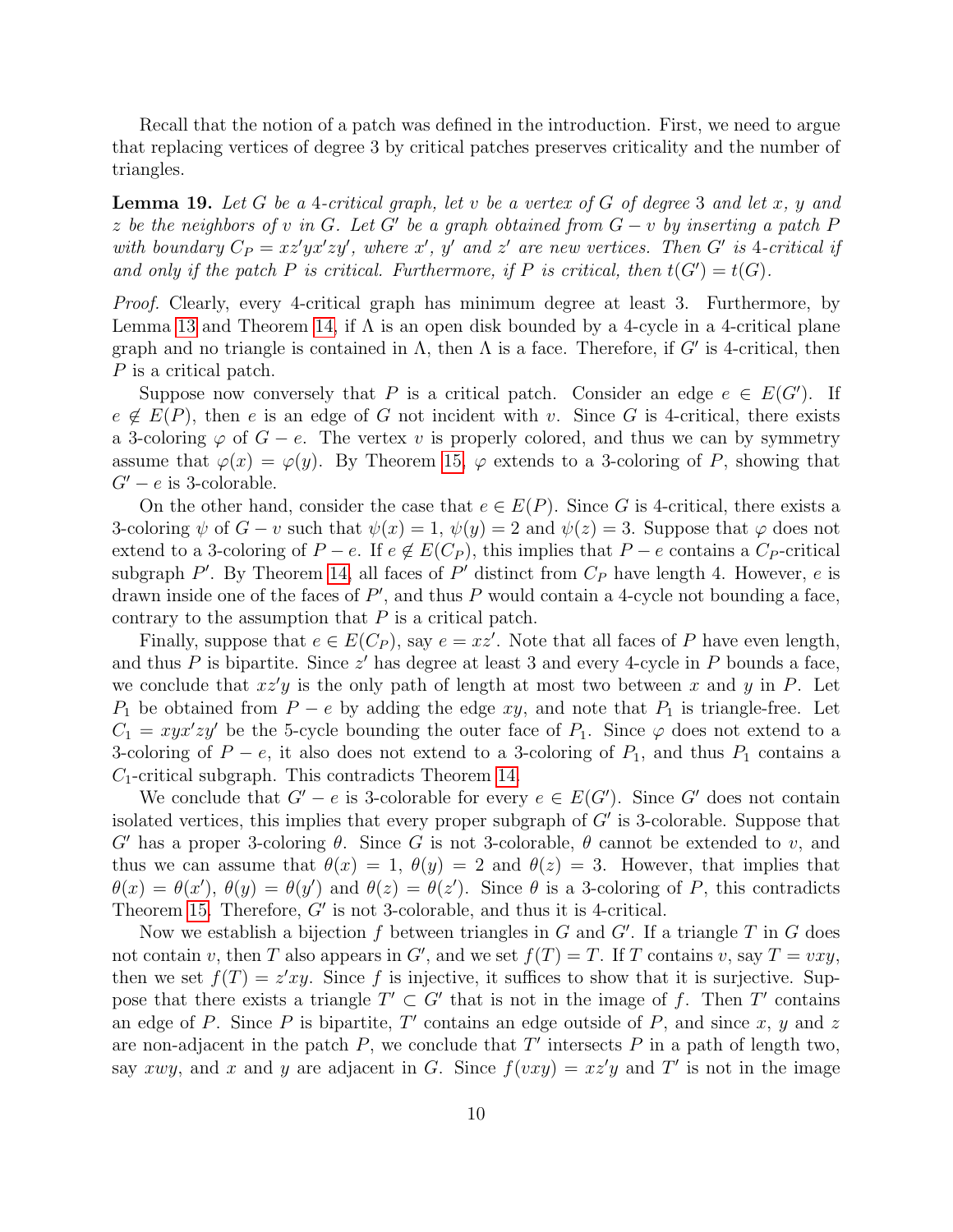of f, we conclude that  $w \neq z'$ . Since P is a critical patch, the 4-cycle  $xz'yw$  bounds a face. However, this implies that  $z'$  has degree two, which is a contradiction. Therefore,  $f$  is indeed a bijection, and thus  $t(G') = t(G)$ .  $\Box$ 

By Lemma [19,](#page-9-0) the graphs described in Theorem [5](#page-3-1) are indeed 4-critical and have exactly 4 triangles. If G is obtained from a  $\text{Pl}_{4,4f}$ -graph by replacing non-adjacent vertices of degree 3 with (not necessarily critical) patches, then we say that G is an expanded  $Pl_{4,4f}$ -graph. By Lemma [19,](#page-9-0) it remains to show that every  $Pl_4$ -graph is an expanded  $Pl_{4,4f}$ -graph. First we state several properties of expanded  $Pl_{4,4f}$ -graphs.

<span id="page-10-2"></span>Claim 20. If P is a patch in an expanded  $Pl_{4,4f}$ -graph G, then no vertex of P is incident with exactly one edge that does not belong to P.

*Proof.* Let  $G_0$  be the Pl<sub>4,4f</sub>-graph from which G is obtained by replacing vertices with patches. Let v be the vertex of  $G_0$  that is replaced by P and let x, y and z be the neighbors of v. All vertices of  $V(P) \setminus \{x, y, z\}$  only have neighbors in P. Each of x, y and z has degree at least 3 in  $G_0$ , and thus each of them is incident with at least two edges that are not incident with v. So, each of x, y and z is incident with at least two edges of  $G$  that do not belong to P.  $\Box$ 

<span id="page-10-1"></span>**Claim 21.** Every face of an expanded  $Pl_{4,4f}$ -graph G has length 3, 4 or 5, and every 4-face of G belongs to a patch.

*Proof.* Let  $G_0$  be the Pl<sub>4,4f</sub>-graph from which G is obtained by replacing vertices with patches. By Theorem [4,](#page-2-2)  $G_0$  belongs to  $TW \cup TW_1 \cup TW_2$ , and thus each face of  $G_0$ has length 3 or 5. Furthermore, observe that replacing a 3-vertex  $v$  by a patch transforms each face of  $G_0$  incident with v to a face of G of the same length, whose boundary shares a path of length two with the boundary cycle of P. Therefore, every face of G which is not contained in a patch has length 3 or 5.  $\Box$ 

Furthermore, we will use the following simple property of critical graphs.

<span id="page-10-0"></span>**Claim 22.** If G is a 4-critical graph and T is a triangle of G, then  $G - V(T)$  is connected. In particular, if G is a plane graph, then every triangle in G bounds a face.

*Proof.* If  $G-V(T)$  is not connected, then there exist proper subgraphs  $G_1$  and  $G_2$  of G such that  $G_1 \cup G_2 = G$  and  $G_1 \cap G_2 = T$ . Since G is 4-critical, both  $G_1$  and  $G_2$  are 3-colorable and by permuting the colors if necessary, we can assume that their 3-colorings match on T. Together, they would give a 3-coloring of G, which is a contradiction.  $\Box$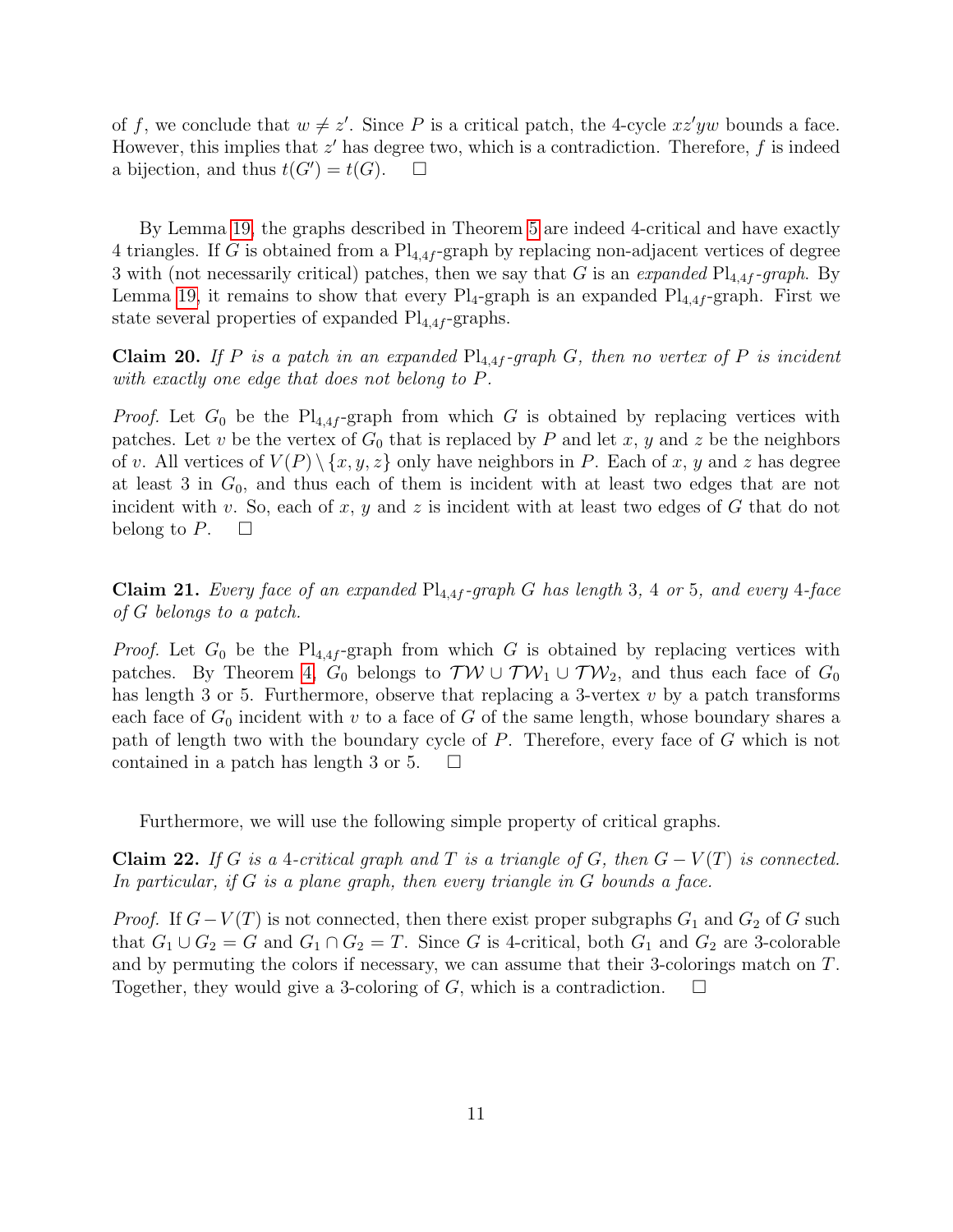A stretching of a plane graph G at a vertex  $w \in V(G)$  is a graph  $G_2$  obtained from G by the following procedure. Let  $e_1, \ldots, e_k$  be the edges incident with w as drawn in the clockwise order around it. Choose  $m < k$  and let G' be obtained from G by removing w, adding two new vertices  $w_1$  and  $w_2$  and adding edges between  $w_1$  and the endpoints of  $e_1$ ,  $\ldots$ ,  $e_m$  distinct from w, and between  $w_2$  and the endpoints of  $e_{m+1}, \ldots, e_k$  distinct from w. Let  $G_1$  be obtained from G' by either adding a new vertex z adjacent to  $w_1$  and  $w_2$ , or by adding an edge between  $w_2$  and the endpoint z of  $e_1$  distinct from w. Finally, for each face f of  $G_1$  incident with  $zw_2$ , if  $|f| = 6$ , then replace f by a quadrangulation, and if  $|f| = 7$ , then replace it by a graph satisfying (a), (b) or (c) of Theorem [16,](#page-8-1) resulting in the graph  $G_2$ . We call  $G_1$  the *intermediate graph* of the stretching, and the faces of  $G_1$  incident with  $zw_2$  are called special.

### <span id="page-11-1"></span>**Lemma 23.** Every  $Pl_4$ -graph is an expanded  $Pl_{4,4f}$ -graph.

*Proof.* Assume that G has the fewest vertices among the  $Pl_4$ -graphs that are not expanded  $Pl_{4,4f}$ -graphs. Then G does not contain any patches, since replacing a patch by a 3-vertex would give a smaller counterexample. We are going to need the following stronger claim.

<span id="page-11-0"></span>(1) Let C be a 6-cycle in G and let  $\Delta$  be an open region of the plane bounded by C, such that all faces in  $\Delta$  have length four. Then  $\Delta$  contains at most one vertex, and if it contains a vertex, then each vertex of  $C$  is incident with an edge that is not drawn in the closure of ∆.

*Proof.* Let  $C = v_1v_2v_3v_4v_5v_6$  and suppose that  $\Delta$  contains at least one vertex, and if it contains only one, then all edges incident with  $v_6$  are drawn in the closure of  $\Delta$ . Let G' be the graph obtained from G by removing the vertices in  $\Delta$  (which does not include C) and adding a vertex v adjacent to  $v_1$ ,  $v_3$  and  $v_5$ . By Theorem [15,](#page-7-2) G' is not 3-colorable, since every 3-coloring of C in which  $v_1$ ,  $v_3$  and  $v_5$  do not have pairwise distinct colors can be extended to the subgraph of G drawn in the closure of  $\Delta$ . Therefore, G' has a 4-critical subgraph G". Note that  $|V(G'')| < |V(G)|$ , since if  $\Delta$  contains only one vertex of G, then  $v_6$  has degree 2 in  $G'$ , and thus  $v_6 \notin V(G'')$ .

Since both G and  $G''$  are 4-critical,  $G''$  is not a proper subgraph of G. Hence v and all edges incident to it belong to  $G''$ . Triangles in  $G''$  that are not in G can only be created by adding v to an edge, say  $v_1v_3$ ; in this case,  $v_1v_2v_3$  is a triangle in G which bounds a face (by Claim [22\)](#page-10-0), and thus  $v_2$  has degree two in G' and does not belong to G'', which means that creating a new triangle in G<sup>tt</sup> destroys another triangle. Thus  $t(G'') \leq t(G) = 4$ . Since G<sup>tt</sup> is not 3-colorable, it contains exactly four triangles. By the minimality of  $G$ , the graph  $G''$ is an expanded  $Pl_{4,4f}$ -graph and by Claim [21,](#page-10-1) each face of G'' has length at most 5. Let  $G_1$ be the graph obtained from  $G'' - v$  by adding the subgraph H of G contained in the closure of  $\Delta$ . Then  $G_1$  is a subgraph of  $G$ .

If at least two faces of  $G''$  incident with v have length 4, then v is a vertex of a patch P'' of G'' and all neighbors of v belong to P''. We claim that  $P = (P'' - v) + H$  is a patch; this is clear if v is incident with three 4-faces in  $G''$ . If v is incident with exactly two 4-faces, then let f be the face incident with v of length other than four. Note that at least one edge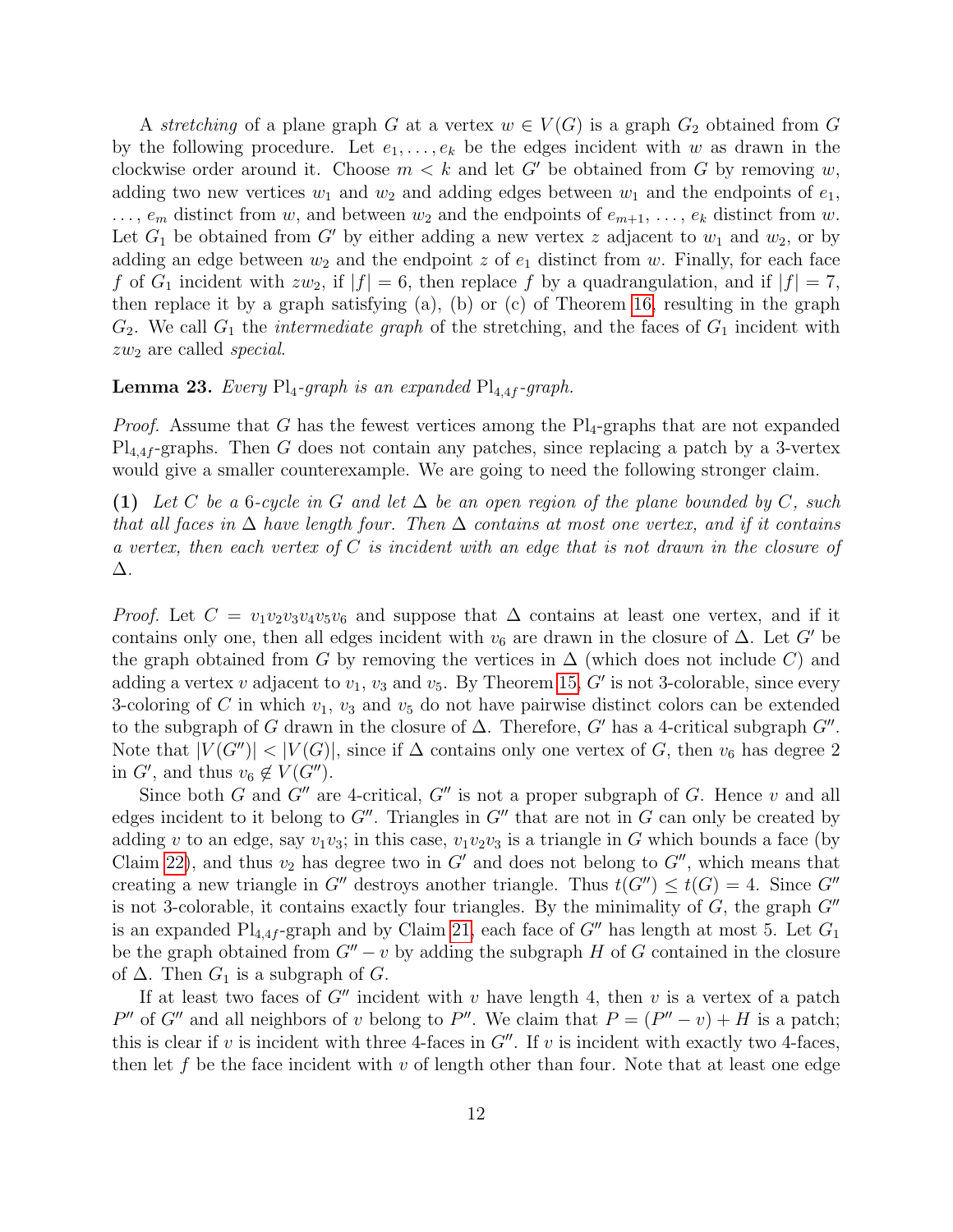e of C does not belong to  $G''$  and in G, it is drawn in the region of the plane corresponding to f. By symmetry, we can assume that  $e = v_1v_6$ . Since all faces of G'' have length at most 5, if  $v_6 \in V(G'')$ , then  $v_1$  and  $v_6$  would be joined by a path Q of length two in  $G''$ . The path Q together with the edge  $v_1v_6$  would form a triangle in G which does not correspond to any triangle in  $G''$ , and thus  $G''$  would only have at most three triangles, which is a contradiction. Therefore,  $v_6 \notin V(G'')$ , and thus all neighbors of  $v_6$  in  $G_1$  belong to P, showing that P is a patch. Consequently,  $G_1$  is an expanded  $Pl_{4,4f}$ -graph.

Hence, we can assume that at most one face of  $G''$  incident with v has length four. If exactly one face incident with v had length 4, then v would belong to a patch  $P$  and it would be incident with exactly one edge not belonging to P, contradicting Claim [20,](#page-10-2) Therefore, no face incident with  $v$  has length four, and as in the previous paragraph, we conclude that  $H$ is a patch in  $G_1$  that replaces the vertex v of degree 3 of  $G''$ . Again, it follows that  $G_1$  is an expanded  $\text{Pl}_{4,4f}$ -graph.

Since  $G_1$  is not 3-colorable and G is 4-critical,  $G = G_1$  and G is an expanded  $Pl_{4,4f}$ -graph. This is a contradiction.  $\Box$ 

### <span id="page-12-0"></span>(2) G does not contain separating  $\angle$ -cycles.

*Proof.* Suppose that  $C = v_1v_2v_3v_4$  is a separating 4-cycle in G. Let  $\Lambda_1$  and  $\Lambda_2$  be the two connected regions obtained from the plane by removing C. For  $i \in \{1,2\}$ , let  $G_i$  be the subgraph of G drawn in the closure of  $\Lambda_i$ . By Lemma [13,](#page-7-0)  $G_i$  is C-critical, and by Theorem [18,](#page-8-2)  $G_i$  contains at least two triangles. Since  $t(G) = 4$ , we conclude that  $t(G_1) = t(G_2) = 2$ .

For  $i, j \in \{1, 2\}$ , let  $G_{i,j}$  be the graph obtained from  $G_i$  by adding the edge  $v_jv_{j+2}$ . Note that  $C + v_j v_{j+2}$  has a unique 3-coloring up to permutation of colors. Therefore, any 3-colorings of  $G_{1,j}$  and  $G_{2,j}$  could be combined to a 3-coloring of G. We conclude that at least one of  $G_{1,j}$  and  $G_{2,j}$  is not 3-colorable. By symmetry, we can assume that  $G_{1,1}$  is not 3-colorable.

Let  $G'_{1,1}$  be a 4-critical subgraph of  $G_{1,1}$ . By Claim [22,](#page-10-0) each triangle in  $G'_{1,1}$  bounds a face, and thus  $v_1v_3$  belongs to at most two triangles of  $G'_{1,1}$ . Since  $t(G_1) = 2$ , it follows that  $t(G'_{1,1}) \leq 4$ . Since  $G'_{1,1}$  is 4-critical, it follows that  $t(G'_{1,1}) = 4$ , i.e.,  $G'_{1,1}$  is a Pl<sub>4</sub>-graph, and that  $v_1v_3$  belongs to two triangles of  $G'_{1,1}$ . Let  $v_1v'_2v_3$  and  $v_1v'_4v_3$  be the triangles incident with  $v_1v_3$  labelled so that for  $k \in \{2, 4\}$ ,  $v_k$  is either equal to  $v'_k$  or it is drawn in  $G_{1,1}$  in the region of the plane corresponding to the face of  $G'_{1,1}$  bounded by  $v_1v'_kv_2$ .

Since C is a separating cycle,  $|V(G'_{1,1})|$  <  $|V(G)|$ , and by the minimality of G, it follows that  $G'_{1,1}$  is an expanded Pl<sub>4,4f</sub>-graph. By Claim [21,](#page-10-1) every face of  $G'_{1,1}$  has length at most five. Consider a face f of  $G'_{1,1}$  not incident with  $v_1v_3$ . Since the subgraph of G drawn in the closure of f contains no triangles, by Lemma [13](#page-7-0) and Theorem [14,](#page-7-1) f is a face of  $G$  as well. Furthermore, if  $v_k \neq v'_k$  for some  $k \in \{2, 4\}$ , then Lemma [13](#page-7-0) and Theorem [14](#page-7-1) imply that  $v_1v'_kv_3v_k$  is a face of G and  $v_k$  has degree two in  $G_{1,1}$ . It follows that  $V(G_{1,1}) \setminus V(G'_{1,1}) \subseteq$  $\{v_2, v_4\}$  and each vertex  $v \in V(G_{1,1}) \setminus V(G'_{1,1})$  is adjacent in  $G_{1,1}$  only to  $v_1$  and  $v_3$ .

Suppose that  $G'_{1,1}$  has a 4-face. In that case, it contains a patch P. Let x, y and z be the vertices of the boundary cycle  $K$  of  $P$  that have neighbors only in  $P$ . Note that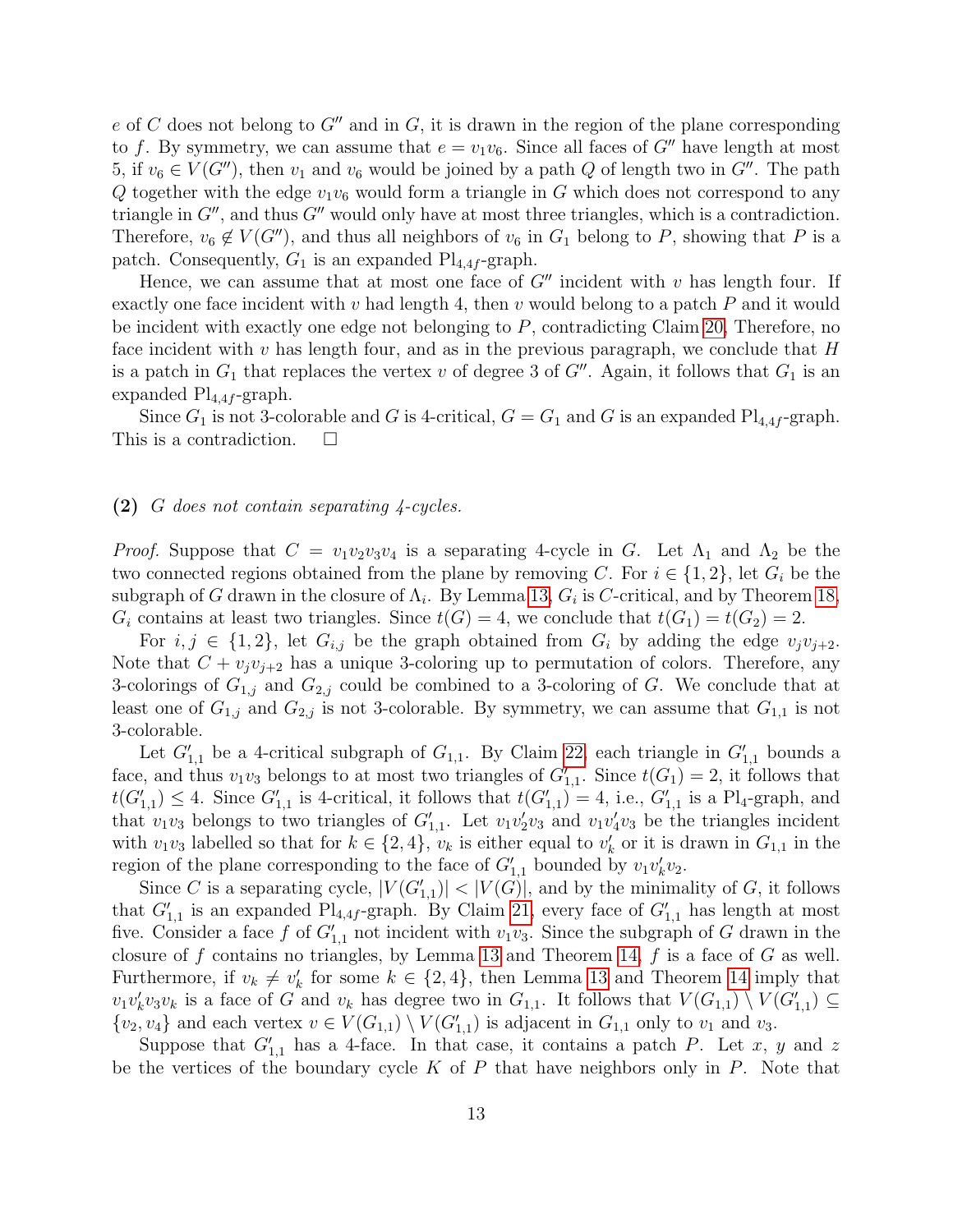$v_1v_3 \notin E(K)$ , since both faces incident with  $v_1v_3$  are triangles. Furthermore, at most two of x, y and z are incident with C, since they form an independent set. Therefore, we can assume that all edges incident with  $x$  in  $G$  belong to  $P$ . This contradicts [\(1\)](#page-11-0). We conclude that  $G'_{1,1}$  has no 4-faces, and thus it belongs to  $\mathcal{TW} \cup \mathcal{TW}_1 \cup \mathcal{TW}_2$  by Theorem [4.](#page-2-2)

Consequently, both vertices of the diamond edge  $v_1v_3$  of  $G'_{1,1}$  have degree exactly 3 in  $G'_{1,1}$ . Since  $G'_{1,1}$  is 4-critical, there exists a 3-coloring  $\varphi$  of  $G'_{1,1} - \{v_1, v_3\}$  and  $\varphi(v_2') \neq \varphi(v_4')$ . Set  $\varphi(v_k) = \varphi(v'_k)$  for  $k \in \{2, 4\}$  and note that  $\varphi$  is a proper 3-coloring of  $G_{1,2}$ . Since G is not 3-colorable, it follows that  $G_{2,2}$  is not 3-colorable. By an argument symmetrical to the one for  $G_{1,1}$ , we conclude that  $G_{2,2}$  contains a  $\text{Pl}_{4,4f}$ -graph  $G'_{2,2}$  as a subgraph such that  $V(G_{2,2}) \setminus V(G'_{2,2}) \subseteq \{v_1,v_3\}$  and each vertex  $v \in V(G_{2,2}) \setminus V(G'_{2,2})$  is only adjacent to  $v_2$ and  $v_4$  in  $G_{2,2}$ .

Suppose that  $G'_{1,1} \neq G_{1,1}$ , and thus say  $v_2 \in V(G_{1,1}) \setminus V(G'_{1,1})$  is adjacent in  $G_1$  only to  $v_1$  and  $v_3$ . Since  $v_2v_4$  is a diamond edge of  $G'_{2,2}$ , vertex  $v_2$  has degree 3 in  $G'_{2,2}$ . If  $G'_{2,2} = G_{2,2}$ , this would imply that  $v_1$  and  $v_3$  are the only neighbors of  $v_2$  in  $G_2$ , and thus  $v_2$  would have degree two in  $G$ , contrary to the assumption that  $G$  is 4-critical. Hence, we can assume that say  $v_1 \in V(G_{2,2}) \setminus V(G'_{2,2})$  is adjacent in  $G_2$  only to  $v_2$  and  $v_4$ . Since  $G'_{1,1}$ and  $G'_{2,2}$  are 4-critical, there exist 3-colorings  $\varphi_1$  of  $G'_{1,1} - v_1v_3$  and  $\varphi_2$  of  $G'_{2,2} - v_2v_4$  such that  $\varphi_1(v_1) = \varphi_1(v_3) = 1$ ,  $\varphi_1(v_2') = 2$ ,  $\varphi_1(v_4') = 3$ ,  $\varphi_2(v_2) = \varphi_2(v_4) = 3$ ,  $\varphi_2(v_1') = 2$  and  $\varphi_2(v_3') = 1$ . Then each vertex of G is colored by  $\varphi_1$  or  $\varphi_2$  and if a vertex  $(v_3$  or  $v_4)$  belongs to both  $G'_{1,1}$  and  $G'_{2,2}$ , then it is assigned the same color by  $\varphi_1$  and  $\varphi_2$ . Thus the union of  $\varphi_1$  and  $\varphi_2$  gives a 3-coloring of G, which is a contradiction.

Therefore,  $G'_{1,1} = G_{1,1}$ , and by symmetry,  $G'_{2,2} = G_{2,2}$ . It follows that G has no 4-face, and thus G is a Pl<sub>4,4f</sub>-graph. This is a contradiction.  $\square$ 

<span id="page-13-0"></span>(3) If K is a separating 5-cycle in G and  $\Delta$  is a region of the plane bounded by K such that  $\Delta$  contains at most one triangle, then  $\Delta$  contains exactly one vertex, which has three neighbors in K.

*Proof.* By Theorem [14](#page-7-1) and the criticality of G,  $\Delta$  contains a triangle T, as  $\Delta$  is not a face of G. Since K is separating, Theorem [18](#page-8-2) implies that T shares exactly one edge with K. Let  $\{z\} = V(T) \setminus V(K)$ . Note that  $T \cup K$  contains a 6-cycle, bounding an open region  $\Delta_0 \subset \Delta$ . Since all edges incident with z are drawn in the closure of  $\Delta_0$ , [\(1\)](#page-11-0) implies that  $\Delta_0$  contains no vertices, and thus z is the only vertex in  $\Delta$ .  $\square$ 

<span id="page-13-1"></span>(4) The following configuration does not appear in G: a path  $z_1z_2z_3$  and a vertex z of degree 3 adjacent to  $z_1$ ,  $z_2$  and  $z_3$ .

*Proof.* Since G does not contain separating triangles, if  $z_1$  is adjacent to  $z_3$ , then  $G = K_4$ . This is a contradiction, since G is not a  $Pl_{4,4f}$ -graph.

Let G' be the graph obtained from  $G - z$  by identifying  $z_1$  with  $z_3$  to a new vertex u. Since G is not 3-colorable, G' also is not 3-colorable. Let  $G''$  be a 4-critical subgraph of  $G'$ .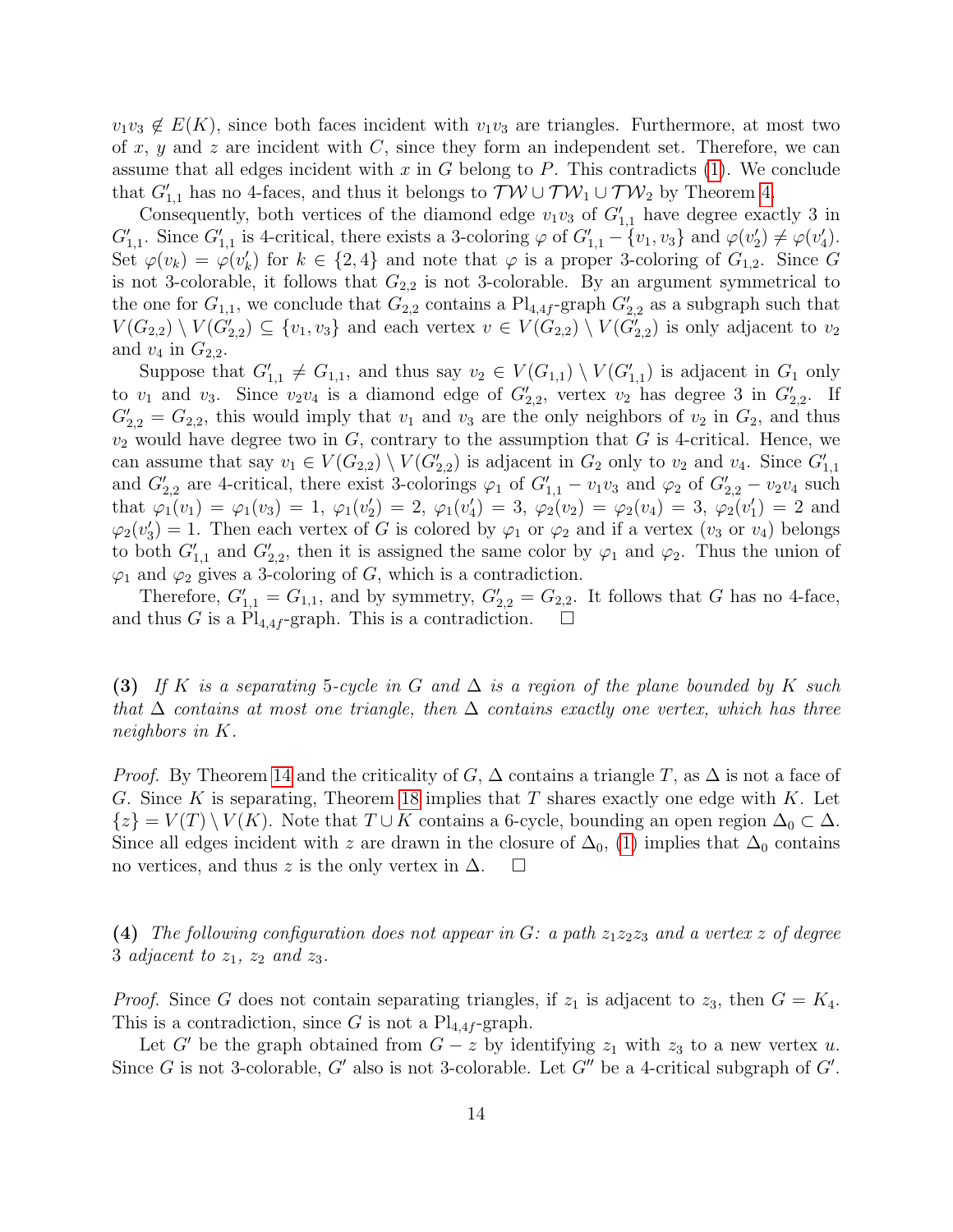Note that  $G''$  has at least four triangles, and since the triangles  $zz_1z_2$  and  $zz_2z_3$  disappear during the construction of G', we conclude that G'' contains at least two triangles  $ux_1x_2$ and  $uy_1y_2$  such that  $z_1x_1x_2z_3$  and  $z_1y_1y_2z_3$  are (not necessarily disjoint) paths between  $z_1$ and  $z_3$  in  $G - \{z, z_2\}$ . Since G'' contains no separating triangles by Claim [22,](#page-10-0) we conclude that G<sup>"</sup> contains exactly two such triangles, and thus  $t(G'') = 4$ . Let  $\Delta_1$  be the open disk bounded by  $z_1zz_3x_2x_1$  in G corresponding to the face  $ux_1x_2$  of G', and let  $\Delta_2$  be the open disk bounded by  $z_1z_2z_3y_2y_1$  in G corresponding to the face  $uy_1y_2$  of G'. By swapping the labels of  $x_i$  and  $y_i$  (for  $i \in \{1,2\}$ ) if necessary, we can assume that  $\Delta_1$  and  $\Delta_2$  are disjoint. Note that since  $t(G'') = 4$ , neither  $\Delta_1$  nor  $\Delta_2$  contains a triangle of G, and thus  $\Delta_1$  and  $\Delta_2$ are faces of  $G$  by  $(3)$ .

By the minimality of G, it follows that  $G''$  is an expanded  $Pl_{4,4f}$ -graph, and all faces of  $G''$  have length at most 5. By Lemma [13](#page-7-0) and Theorem [14,](#page-7-1) all faces of  $G''$  other than  $ux_1x_2$ and  $uy_1y_2$  are also faces of G. In particular, since G does not contain patches,  $G''$  also does not contain patches, and thus  $G''$  has no 4-faces. It follows that G has no 4-faces. Therefore, G is a Pl<sub>4,4f</sub>-graph, which is a contradiction.  $\square$ 

<span id="page-14-0"></span>(5) The following configuration does not appear in G: a triangle  $T = z_1z_2z_3$  such that all vertices of T have degree 3 and  $z_3$  is adjacent to a vertex  $x_3$  distinct from  $z_1$  and  $z_2$  that has degree 3 and belongs to a triangle.

*Proof.* Let  $x_1$  and  $x_2$  be the neighbors of  $z_1$  and  $z_2$ , respectively, outside of T. By [\(4\)](#page-13-1), we have  $x_1 \neq x_2 \neq x_3 \neq x_1$ . Furthermore, the vertices  $x_1, x_2$  and  $x_3$  form an independent set in G, as otherwise every 3-coloring of  $G-V(T)$  would extend to G, contrary to the 4-criticality of G. Let G' be the graph obtained from  $G - V(T) - x_3$  by adding the edge  $x_1x_2$ . Note that every 3-coloring of  $G'$  extends to a 3-coloring of  $G$ , and thus  $G'$  is not 3-colorable. Let  $G''$  be a 4-critical subgraph of G. Note that  $G''$  contains at least four triangles, and since T as well as the triangle incident with  $x_3$  disappear during the construction of  $G'$ , it follows that  $x_1x_2$ belongs to at least two triangles in  $G''$ . By Claim [22,](#page-10-0)  $x_1x_2$  belongs to exactly two triangles, each of them bounding a face of  $G''$ . Therefore, G contains a 4-cycle  $x_1ux_2v$  separating two of its triangles from T. By [\(2\)](#page-12-0), it follows that u is adjacent to v. By [\(3\)](#page-13-0), either  $x_1z_1z_2x_2u$  or  $x_1z_1z_2x_2v$  bounds a face, and thus u or v has degree 3. This contradicts [\(4\)](#page-13-1).  $\Box$ 

Let  $v_1v_2v_3v_4$  be a 4-face in G, if possible chosen so that it contains two adjacent vertices that are only incident with 4-faces. Since G contains no separating triangles,  $v_1v_3$  and  $v_2v_4$ are not edges. Suppose that  $v_1$  and  $v_3$  are joined by a path  $v_1x_1x_2v_3 \subset G - \{v_2, v_4\}$  of length 3, and that  $v_2$  and  $v_4$  are joined by a path  $v_2y_1y_2v_4 \subset G - \{v_1, v_3\}$  of length 3. By symmetry and planarity, we can assume that  $x_1 = y_1$ . If both  $v_1$  and  $v_2$  have degree 3, then every 3-coloring of  $G - \{v_1, v_2\}$  extends to G, contrary to the assumption that G is 4-critical. By symmetry,  $v_1$  has degree at least 4, and since  $v_4y_2y_1v_1$  is not a separating 4-cycle,  $v_1$  is adjacent to  $y_2$ . By [\(3\)](#page-13-0) applied to the 5-cycle  $v_4v_1v_2y_1y_2$ , we have  $x_2 = y_2$ . But then  $V(G) = \{v_1, v_2, v_3, v_4, x_1, x_2\}$  and G is 3-colorable.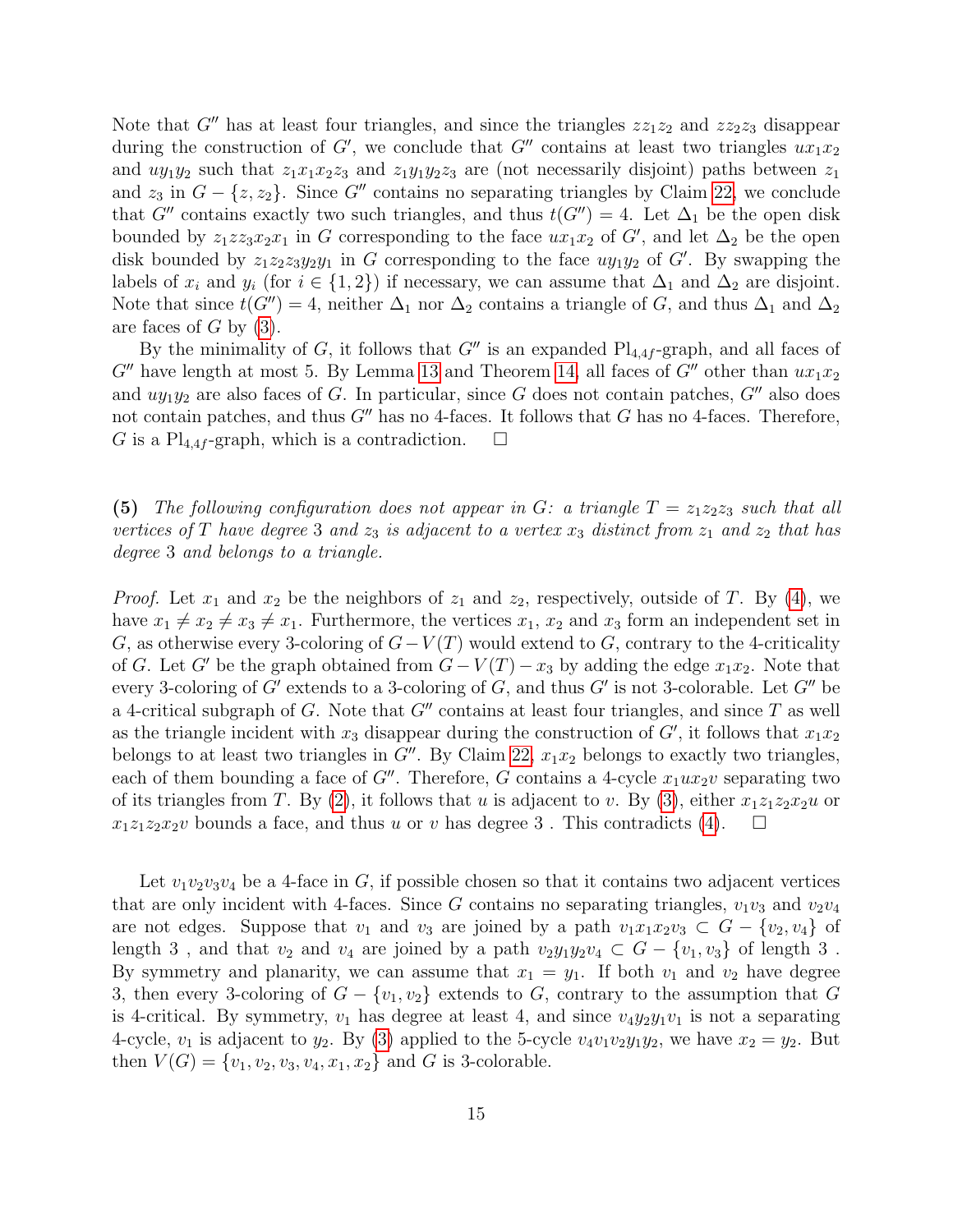Therefore, we can by symmetry assume that  $v_1$  and  $v_3$  are not joined by a path of length 3 in  $G - \{v_2, v_4\}$ . Let G' be the graph obtained from G by identifying  $v_1$  and  $v_3$  to a single vertex w. Clearly,  $G'$  has exactly the four triangles that originally belonged to  $G$  (possibly with  $v_1$  or  $v_3$  relabelled to w). Since every 3-coloring of G' gives a 3-coloring of G, we conclude that G' is not 3-colorable. Let G'' be a 4-critical subgraph of G'. By the minimality of  $G, G''$ is an expanded  $Pl_{4,4f}$ -graph. In particular, all faces of G'' have length at most 5. For a face f of G'', let  $C_f$  denote the corresponding cycle in G (either equal to f up to relabelling of w to  $v_1$  or  $v_3$ , or obtained from f by replacing w by the path  $v_1v_2v_3$ ). Since all triangles of G are faces of G'', Theorem [14](#page-7-1) implies that if  $|C_f| = |f|$ , then  $C_f$  is a face of G. Furthermore, if  $|C_f| = |f| + 2$ , then  $4 \leq |f| \leq 5$  and  $C_f$  does not bound a face of G, since  $v_2$  has degree at least 3. Let  $G_f$  denote the subgraph of G drawn in the region of the plane bounded by  $C_f$  and corresponding to f, and note that  $G_f$  is one of the graphs described by Theorem [14](#page-7-1) or Theorem [16.](#page-8-1) Therefore, the following holds.

<span id="page-15-0"></span>(6) The graph G is obtained by stretching from an expanded  $Pl_{4,4f}$ -graph  $G_0$  at a vertex  $w_0$ , where  $G$  and  $G_0$  have the same triangles.

<span id="page-15-1"></span>In particular, all faces of G have length at most 5. By the choice of the 4-face  $v_1v_2v_3v_4$ , we can also assume that the following property is satisfied.

(7) Let  $G_0$  and  $w_0$  be as in [\(6\)](#page-15-0). Let  $v_1v_2v_3$  be the path replacing  $w_0$  in the intermediate graph of the stretching. The path  $v_1v_2v_3$  is contained in the boundary of a 4-face in G. Furthermore, if G contains an edge whose vertices are only incident with 4-faces, then  $v_1$  is only incident with 4-faces.

Let  $G_0$  and  $w_0$  satisfying [\(6\)](#page-15-0) be chosen so that if  $G_0$  contains at least one patch, then [\(7\)](#page-15-1) is satisfied, and subject to that with  $|V(G_0)|$  as small as possible. Observe that  $G_0$  does not necessarily have to be created from  $G$  by contracting a 4-face. Let  $G_1$  be the intermediate graph of the stretching, let  $f_1$  and  $h_1$  be its special faces and let  $f_0$  and  $h_0$  be the corresponding faces of  $G_0$ .

### (8) The graph  $G_0$  has no 4-faces.

*Proof.* Suppose that  $G_0$  has a 4-face, and thus it contains a patch  $P_0$  bounded by a 6-cycle  $C_0 = z_1 z_2 z_3 z_4 z_5 z_6$ , where  $z_2$ ,  $z_4$  and  $z_6$  only have neighbors in  $P_0$ . Let  $r_2$ ,  $r_4$  and  $r_6$  be the faces of  $G_0$  incident with  $z_2$ ,  $z_4$  and  $z_6$ , respectively, whose length is not four. Since  $G_0$  is 2-connected, these faces are pairwise distinct. If  $C_0$  is a 6-cycle in G, then the open region  $\Delta$ corresponding to  $P_0$  contains only 4-faces and at least one vertex of G lies inside  $\Delta$ . There exists  $k \in \{2, 4, 6\}$  such that  $f_0 \neq r_k \neq h_0$ , and thus all edges incident with  $z_k$  in G are drawn in the closure of  $\Delta$ . This contradicts [\(1\)](#page-11-0); hence,  $C_0$  contains  $w_0$  and corresponds to an 8-cycle  $C_1$  in  $G_1$  containing the path  $v_1v_2v_3$ . Note that all faces of G drawn in the open region  $\Lambda$  of the plane bounded by  $C_1$  and corresponding to  $P_0$  have length 4. By symmetry, we can assume that  $w_0 \in \{z_1, z_2\}$  and  $f_0$  is contained in the patch  $P_0$ .

Suppose that  $h_0$  does not share an edge with  $C_0$ ; then,  $w_0 = z_1$ ,  $r_2$  and  $r_6$  are faces of G and  $v_1$  is incident with one of them. Since neither  $r_2$  nor  $r_6$  is a 4-face, [\(7\)](#page-15-1) implies that G does not contain an edge whose vertices are only incident with 4-faces. Hence,  $|V(P_0)\setminus V(C_0)|=1$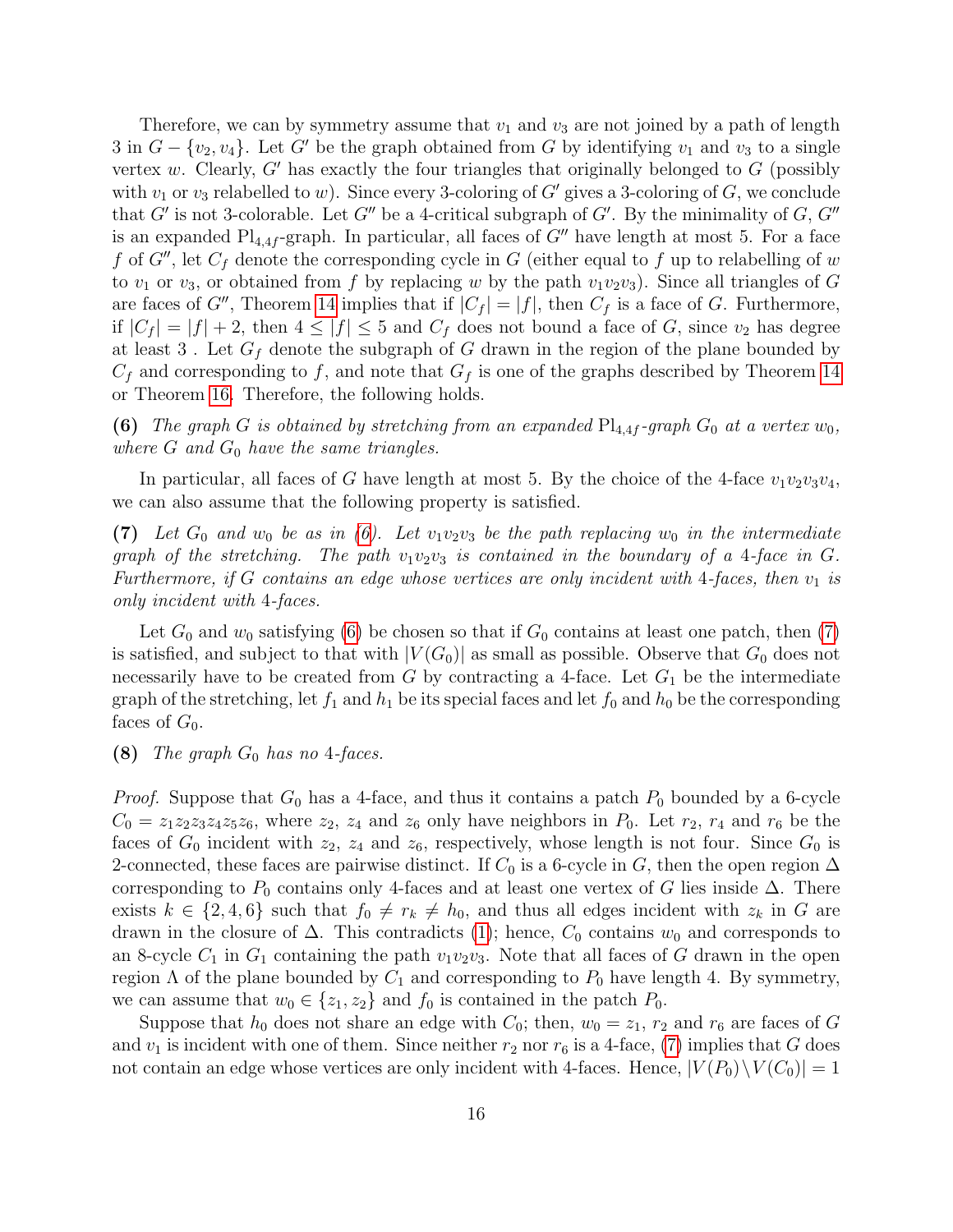

<span id="page-16-0"></span>Figure 6: Possibilities for a fragment F.

and the only neighbors of  $z_1$  in  $P_0$  are  $z_2$  and  $z_6$ . By [\(7\)](#page-15-1), G contains a 4-face  $v_1v_2v_3z$ . If z lies inside  $\Lambda$ , then note that it is adjacent neither to  $z_2$  nor to  $z_6$ , and thus z has a neighbor inside Λ. If z lies outside Λ, then similarly  $v_2$  has a neighbor inside Λ. In both cases G contains an edge whose vertices are incident only with 4-faces, a contradiction. Therefore,  $h_0$  shares an edge with  $C_0$  (we can assume that  $h_0 = r_2$ ). Since the same conclusions would have to hold for any other patch in  $G_0$ , the only patch in  $G_0$  is  $P_0$ .

Label the vertices of  $C_1$  so that the vertices of  $V(C_0) \setminus \{w_0\}$  retain their labels and  $C_1 = z_1xyz_2z_3z_4z_5z_6$ . Note that all edges incident with y,  $z_2$ ,  $z_4$  and  $z_6$  in  $G_1$  are drawn in the closure of  $\Lambda$ . Also, either x is adjacent to  $z_1$  in  $G_0$  and  $|h_1| = |h_0| = 5$ , or  $|h_0| = 5$  and  $|h_1| = 7$  and all edges incident with x are drawn in the closure of  $\Lambda$ . Let  $h_0 = z_1z_2z_3ab$ , where b may be equal to x. Since  $C = z_1baz_3z_4z_5z_6$  is a 7-cycle in G whose interior (the part of the plane bounded by C and containing  $\Lambda$ ) does not contain any triangle, it satisfies (b) or (c) of Theorem [16.](#page-8-1) Let  $G_0'$  be the graph obtained from  $G_0$  by replacing the patch  $P_0$  with a 3-vertex  $z'$  adjacent to  $z_1$ ,  $z_3$  and  $z_5$ . Since  $G_0$  has only one patch,  $G'_0$  has no patches and it is a  $\text{Pl}_{4,4f}$ -graph. Furthermore, G is obtained from  $G'_{0}$  by stretching at vertex  $z'$  (split out the edge  $z'z_3$ , then make its new endvertex adjacent to  $z_5$  and relabel the vertices created from z' by  $z_4$  and  $z_6$ ). Since  $|V(G_0)| < |V(G_0)|$ , this is a contradiction with the choice of  $G_0.$   $\Box$ 

Suppose that  $\{a, c\}$  is a vertex-cut in  $G_0$  and F is an induced subgraph of  $G_0$  such that all edges of  $G_0$  incident with  $V(F) \setminus \{a, c\}$  belong to F. We say that F is a fragment with attachments a and c if F either isomorphic to the Havel's quasiedge  $H_0$  and a and c are its vertices of degree two, or if F consists of a 4-cycle  $au_1u_2u_3$  and edges  $u_1u_3$  and  $u_2c$ . See Figure [6](#page-16-0) for an illustration. Since all triangles of  $G_0$  belong to G and stretching does not preserve size of at least one face,  $G_0$  is not  $K_4$ , and thus  $G_0$  contains two fragments.

Since stretching has at most two special faces and fragment contains configurations forbidden by [\(4\)](#page-13-1) and [\(5\)](#page-14-0), the stretching must occur at a vertex of each of the fragments. Hence,  $G_0$  does not have two vertex-disjoint fragments, and we conclude that G is one of the graphs M and  $K_4'$  depicted in Figures [2](#page-1-1) and [3.](#page-2-0) The possible intermediate graphs  $G_1$  are drawn in Figure [7.](#page-17-0) Thus we have the three cases below.

Case 1:  $G_1 = X_1$ . Let  $\psi$  be a 3-coloring of  $G_1$  such that  $\psi(v_1) = \psi(x) = \psi(v_4) = 1$ ,  $\psi(v_2) = \psi(x_1) = \psi(x_2) = 2$  and  $\psi(v_3) = \psi(x_3) = \psi(x_4) = 3$ . This coloring does not extend to a 3-coloring of G, and by symmetry, we can assume that it does not extend to a 3-coloring of  $G_{h_0}$ . By Fact [17,](#page-8-3) it follows that x, x<sub>3</sub> and v<sub>4</sub> are incident with a common 5-face in G, and thus  $x_3$  has degree 3. This contradicts  $(4)$ .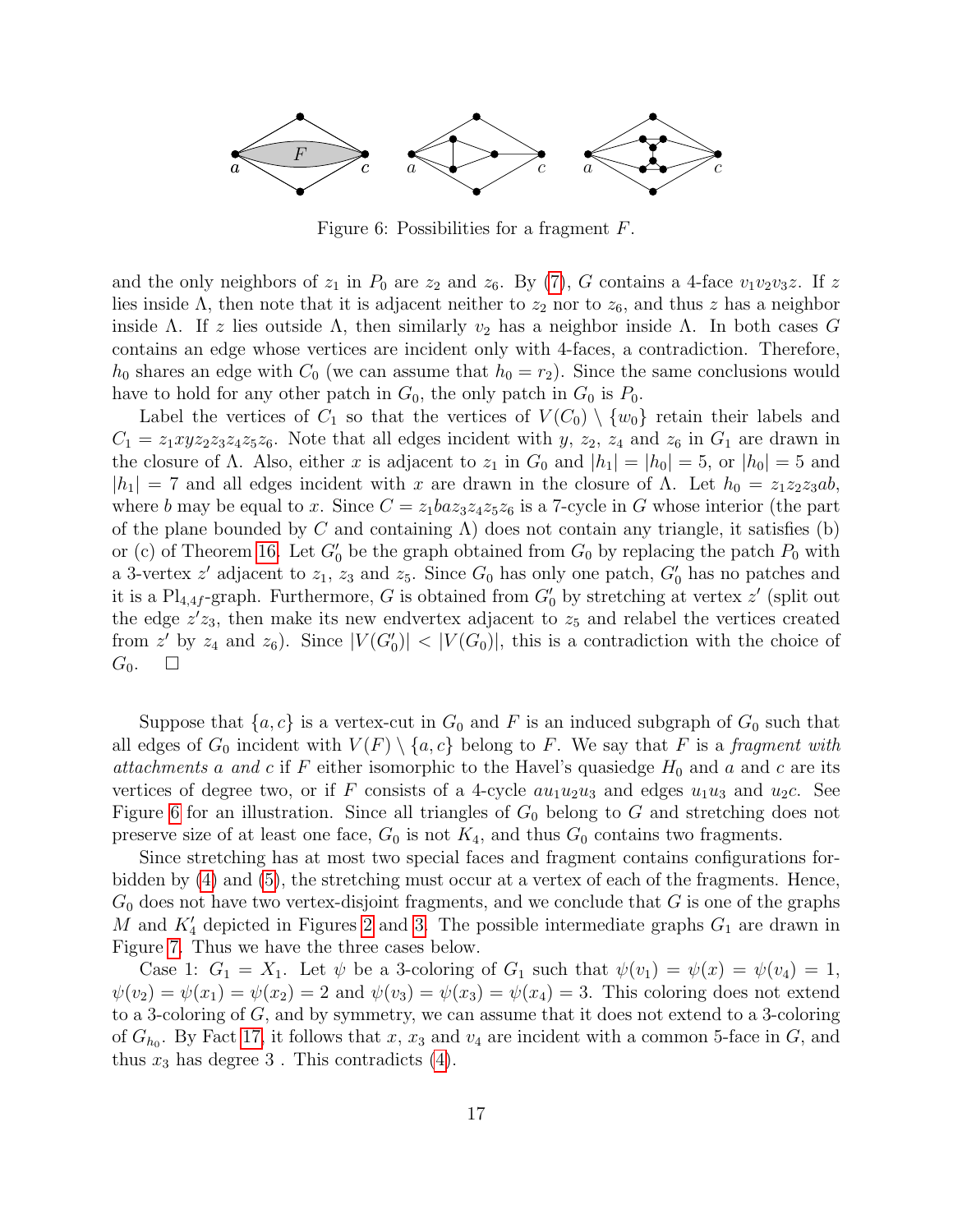

<span id="page-17-0"></span>Figure 7: Stretchable  $\mathrm{Pl}_{4,4f}\text{-graphs.}$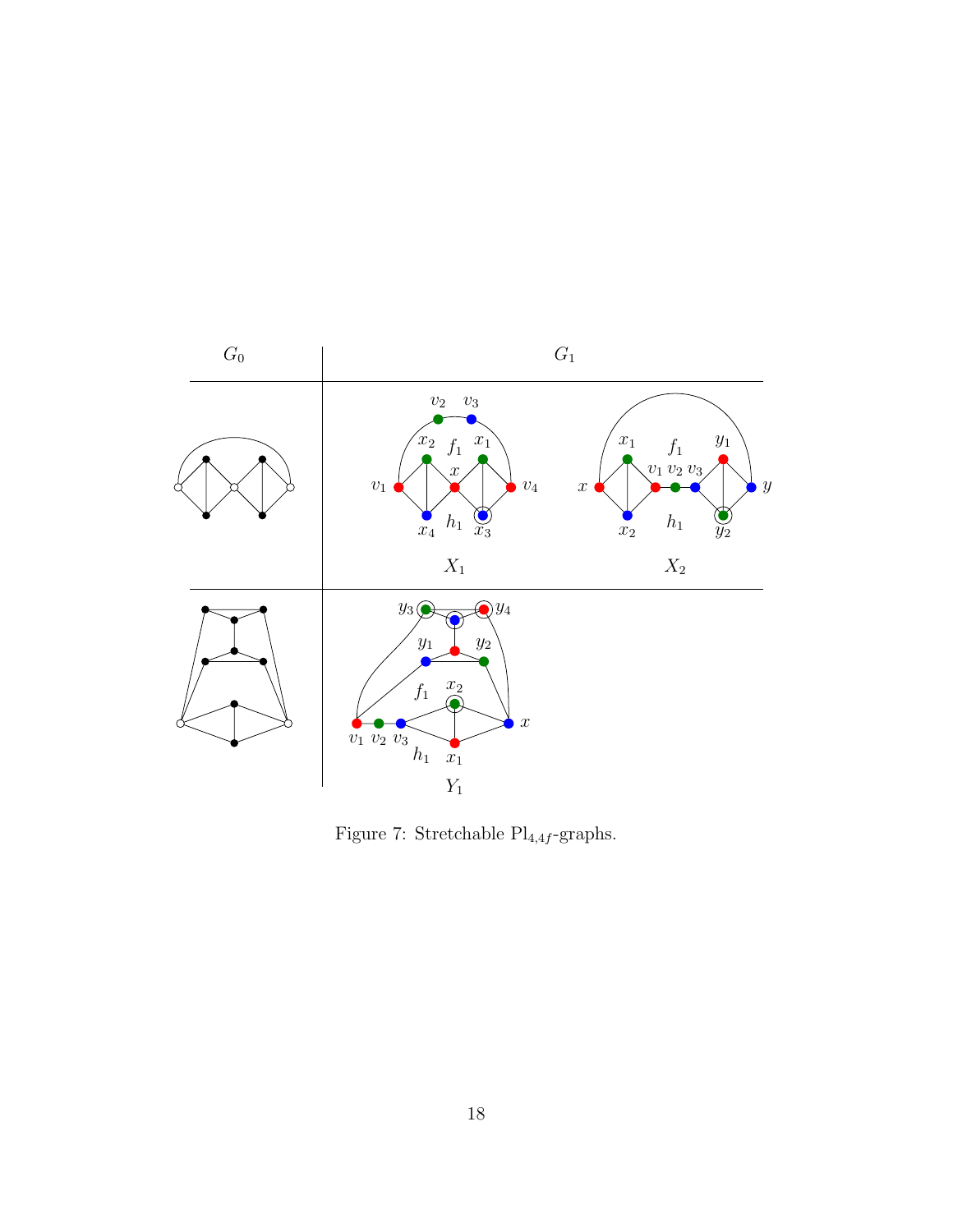Case 2:  $G_1 = X_2$ . Let  $\psi$  be a 3-coloring of  $G_1$  such that  $\psi(v_1) = \psi(x) = \psi(y_1) = 1$ ,  $\psi(v_2) = \psi(x_1) = \psi(y_2) = 2$  and  $\psi(v_3) = \psi(x_2) = \psi(y) = 3$ . By symmetry,  $\psi$  does not extend to  $G_{h_0}$ , and by Theorem [16,](#page-8-1)  $x_2$  is adjacent to  $v_3$  and  $xx_2v_3y_2y$  is a 5-face. However, then  $y_2$ has degree 3 and we again obtain a contradiction with [\(4\)](#page-13-1).

Case 3:  $G_1 = Y_1$ . Let  $\psi$  be a 3-coloring of  $G_1$  such that  $\psi(v_1) = \psi(x_1) = \psi(y_4) = 1$ ,  $\psi(v_2) = \psi(y_2) = \psi(x_2) = \psi(y_3) = 2$  and  $\psi(v_3) = \psi(x) = \psi(y_1) = 3$ . If  $\psi$  does not extend to a 3-coloring of  $G_{f_0}$ , then by Fact [17,](#page-8-3) G contains a 5-face incident with  $v_3$ ,  $x_2$  and x; hence,  $x_2$  has degree 3 and contradicts [\(4\)](#page-13-1). Since G is not 3-colorable, it follows that  $\psi$  does not extend to a 3-coloring of  $G_{h_0}$ . By Fact [17,](#page-8-3) G contains a 5-face incident with  $v_1$ ,  $y_3$  and x, and by Theorem [14,](#page-7-1)  $y_4$  is incident with the 5-face as well. However, then both  $y_3$  and  $y_4$ have degree 3 in  $G$ , which contradicts  $(5)$ .

This finishes the proof of Lemma [23.](#page-11-1)  $\Box$ 

*Proof of Theorem [5.](#page-3-1)* By Lemma [19,](#page-9-0) every graph obtained from a  $Pl_{4,4f}$ -graph by replacing non-adjacent 3-vertices with critical patches is 4-critical and has exactly four triangles. Conversely, if G is a Pl<sub>4</sub>-graph, then it is an expanded  $Pl_{4,4f}$ -graph by Lemma [23,](#page-11-1) and since G is 4-critical, all the patches in G are critical by Lemma [19.](#page-9-0)  $\Box$ 

### References

- <span id="page-18-0"></span>[1] Aksenov, V. A. The extension of a 3-coloring on planar graphs. Diskret. Analiz, Vyp. 26 Grafy i Testy (1974), 3–19, 84.
- <span id="page-18-4"></span>[2] Aksenov, V. A. Private communication, 1976.
- <span id="page-18-5"></span>[3] Aksenov, V. A., Borodin, O. V., and Glebov, A. N. Continuation of a 3-coloring from a 6-face onto a plane graph without 3-cycles. Diskretn. Anal. Issled. Oper. Ser. 1 10 (2003), 3–11. in Russian.
- <span id="page-18-6"></span>[4] Aksenov, V. A., Borodin, O. V., and Glebov, A. N. Continuation of a 3-coloring from a 7-face onto a plane graph without 3-cycles. Sib. Elektron. Mat. Izv. 1 (2004), 117–128. in Russian.
- <span id="page-18-2"></span>[5] Aksionov, V., and Mel'nikov, L. Essay on the theme: The three-color problem. Combinatorics, Keszthely 1976, Colloq. Math. Soc. Janos Bolyai 18, 23–34 (1978), 1978.
- <span id="page-18-3"></span>[6] Aksionov, V. A., and Melnikov, L. S. Some counterexamples associated with the three-color problem. *Combin. Theory Ser. B 28* (1980), 1–9.
- <span id="page-18-1"></span>[7] BORODIN, O. V. A new proof of Grünbaum's 3 color theorem. *Discrete Math.* 169 (1997), 177–183.